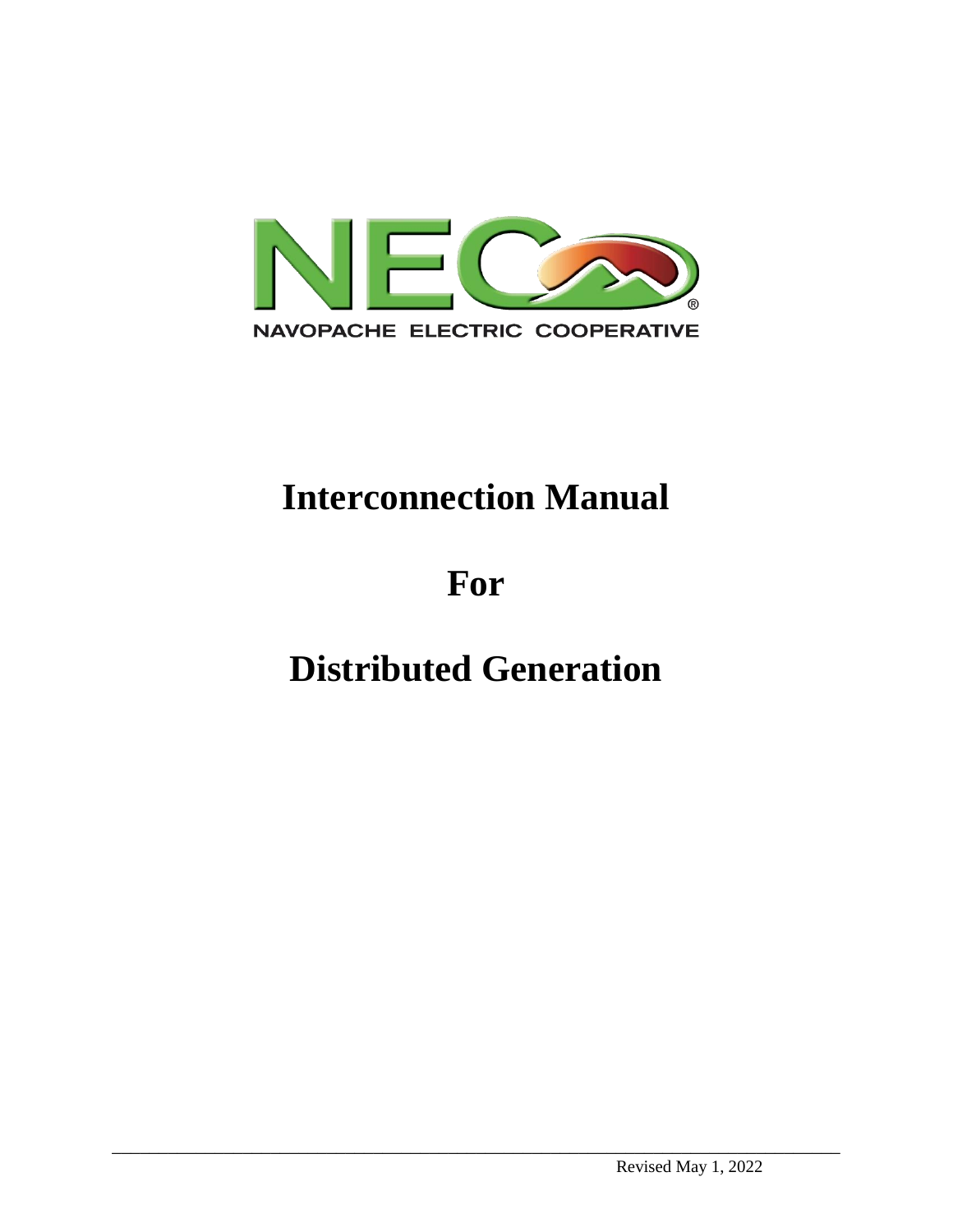# **TABLE OF CONTENTS**

<span id="page-1-0"></span>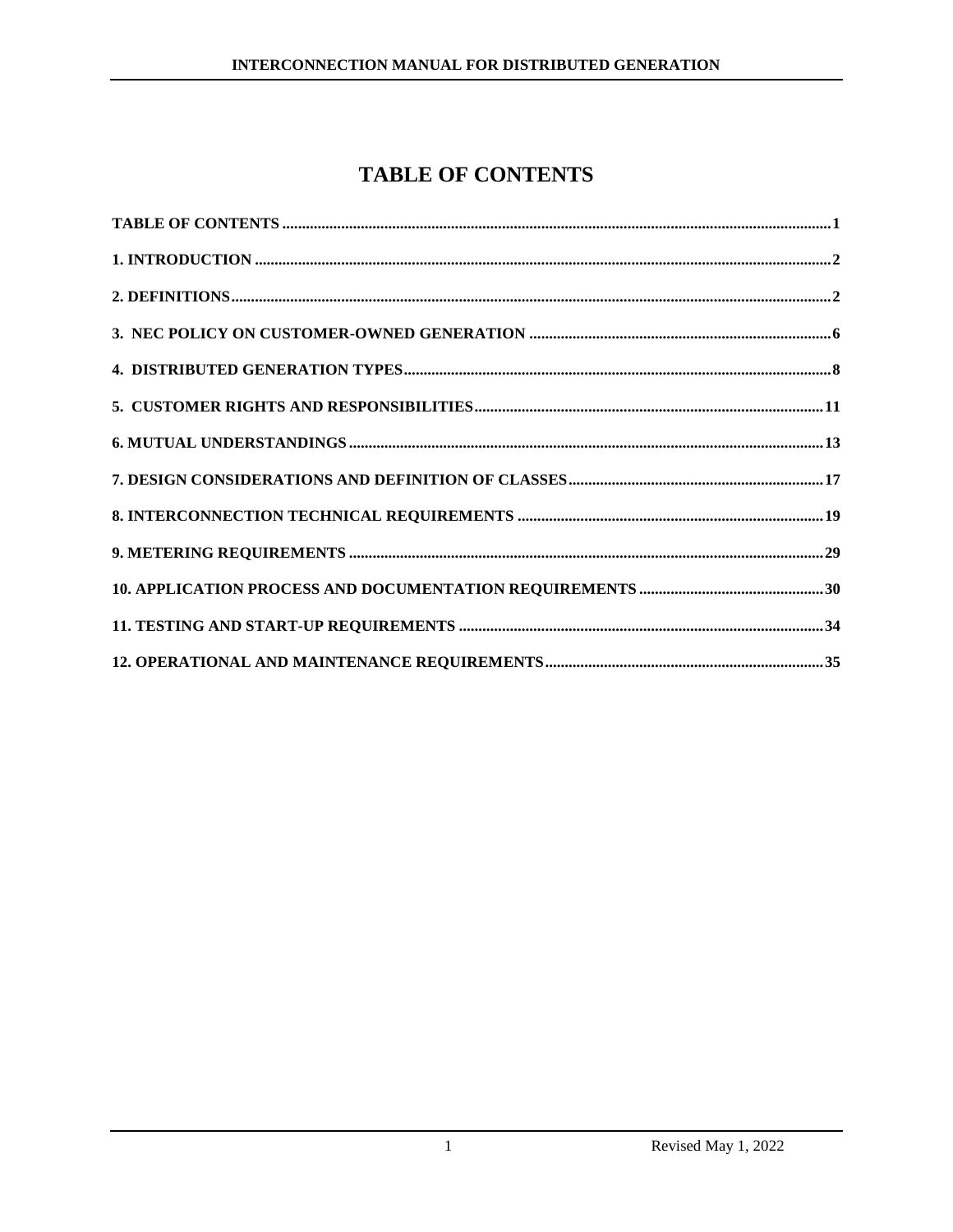## **1. INTRODUCTION**

<span id="page-2-0"></span>This manual specifies the minimum requirements for safe and effective operation of distributed generation interconnected (or paralleled) with the Navopache Electric Cooperative, Inc. ("NEC" or "the Utility") radial distribution system, in conjunction with the interconnection rules promulgated in the Arizona Administrative Code, Title 14, Article 26 Interconnection of Distributed Generation Facilities. Interconnection requirements outlined here are for those installations that will be connected to the NEC distribution system and do not backfeed onto the transmission system. This document shall be used when planning for the installation of a distributed generation facility**. Note that these requirements may not cover all details in specific cases.** The Customer should discuss project plans with NEC before designing the facility or purchasing and installing equipment.

The term "Customer" will be used herein to refer to any distributed generator, cogenerator or small power producer, even though they may not actually be purchasers of power from NEC, and includes any independent party or entity that either invests in, owns or operates a distributed generator or generation facility.

The information contained in this manual contains general information about the interconnection requirements for Customer-owned distributed generation. In addition to all applicable regulatory, technical, safety, and electrical requirements and codes, which are not contained in their entirety in this manual, Customers will also be subject to contractual and other legal requirements, a summary of which are in this manual. The complete regulations, requirements, contracts and other materials contain additional information concerning interconnection and govern over the general provisions in this manual.

The technical interconnection requirements outlined in this manual shall also apply to any interconnected utility-owned or -operated distributed generation facility.

NEC is committed to making sure that interconnection applications are handled promptly, and to do everything possible to complete the interconnection process in a safe and timely manner. We look forward to working with you to ensure a successful generation project.

## **2. DEFINITIONS**

<span id="page-2-1"></span>The following terms, as used in this manual, shall have the meanings specified:

- 2.1 AC: Alternating current.
- 2.2 Backfeed: To energize a section of the NEC electric system with a Generating Facility.
- 2.3 Cogeneration Facility: Any facility that sequentially produces electricity, steam or forms of useful energy (e.g., heat) from the same fuel source and which are used for industrial, commercial, heating, or cooling purposes.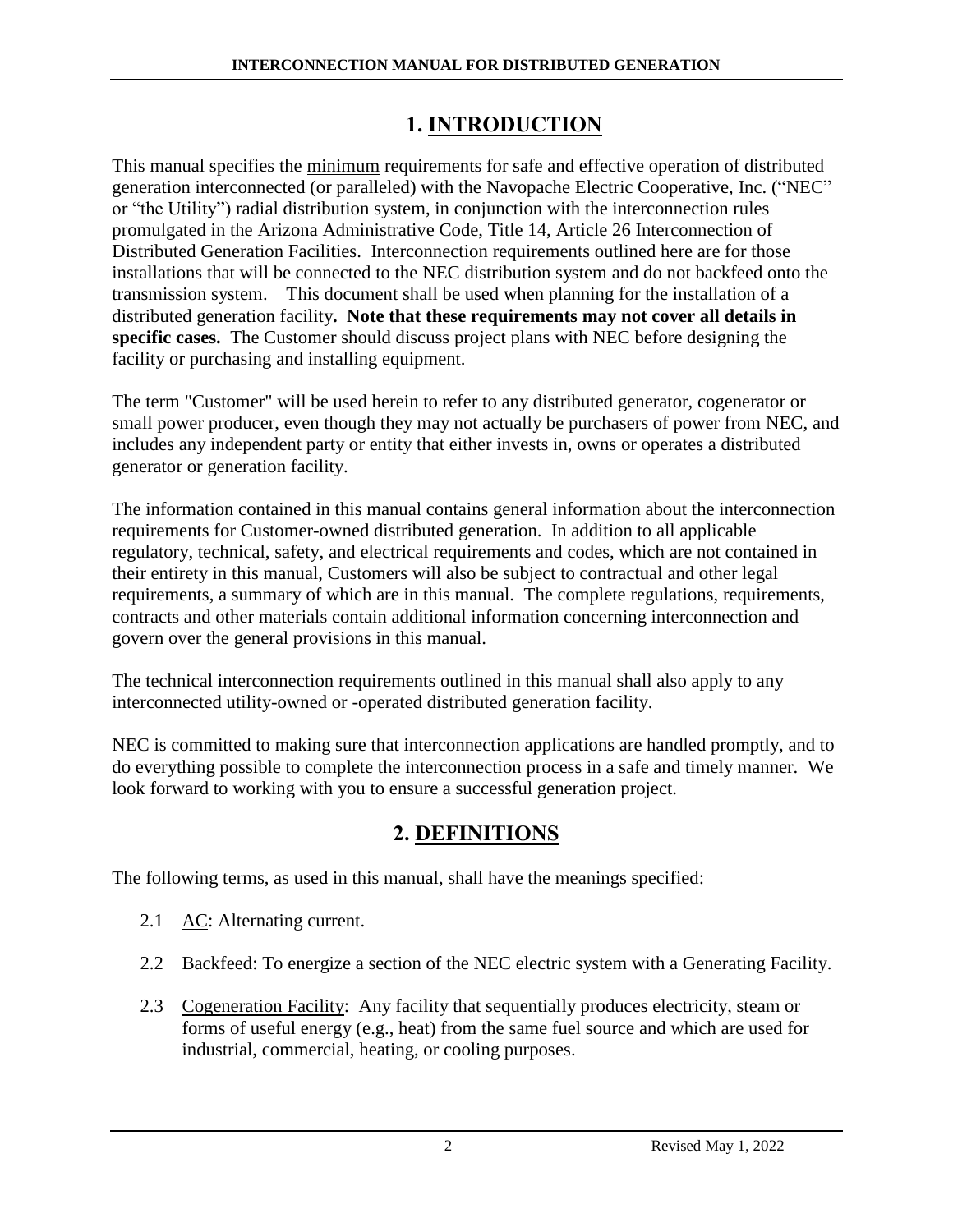- 2.4 Customer: An electric consumer applying to connect a Generating Facility on the consumer's side of the utility meter, whether an Exporting System, a Non-Exporting System, or an Inadvertent Export system; also refers to a non-NEC consumer or entity who invests in, owns or operates a generator or generation facility.
- 2.5 DC: Direct Current
- 2.6 Distributed Generation: Any type of Customer electrical generator, solid-state or static inverter, or Generating Facility interconnected with the Distribution System that either (a) can be operated in electrical parallel with the NEC Distribution System, or (b) can feed a Customer load that can also be fed by the NEC Distribution System. Distributed Generation is sometimes referred to simply as "generator" in this manual.
- 2.7 Distribution System: The infrastructure constructed, maintained and operated by NEC to deliver electric service at the distribution level (25 kV or less) to retail consumers.
- 2.8 Electric Supply/Purchase Agreement: The agreement, together with appendices, signed between NEC, wholesale power suppliers to NEC (if applicable), and the Customer covering the terms and conditions under which electrical power is supplied to and/or purchased from NEC.
- 2.9 Exporting System: Any type of Generating Facility that is designed to regularly backfeed the Distribution System.
- 2.10 Generating Facility: All or part of a Customer's electrical generator(s), energy storage system(s), or any combination of electrical generator(s), energy storage system(s), together with all inverter(s) and protective, safety, and associated equipment necessary to produce electric power at the Customer's facility; this includes solid-state or static inverters, induction machines and synchronous machines.
- 2.11 Good Utility Practice: Any of the practices, methods, and acts engaged in or approved by a significant portion of the electric industry during the relevant time period, or any of the practices, methods, and acts which, in the exercise of reasonable judgment in light of the facts known at the time the decision was made, could have been expected to accomplish the desired result at a reasonable cost consistent with good business practices, reliability, safety, and expedition. Good Utility Practice is not intended to be limited to the optimum practice, method, or act to the exclusion of all others, but rather to be acceptable practices, methods, or acts generally accepted in the region.
- 2.12 IEEE: Institute of Electrical and Electronic Engineers, Inc.
- 2.13 Inadvertent Export: The unplanned, uncompensated transfer of electric energy from a Generating Facility to the Distribution System across the Point of Interconnection.
- 2.14 Interconnection: The physical connection of a Generating Facility to the Distribution System.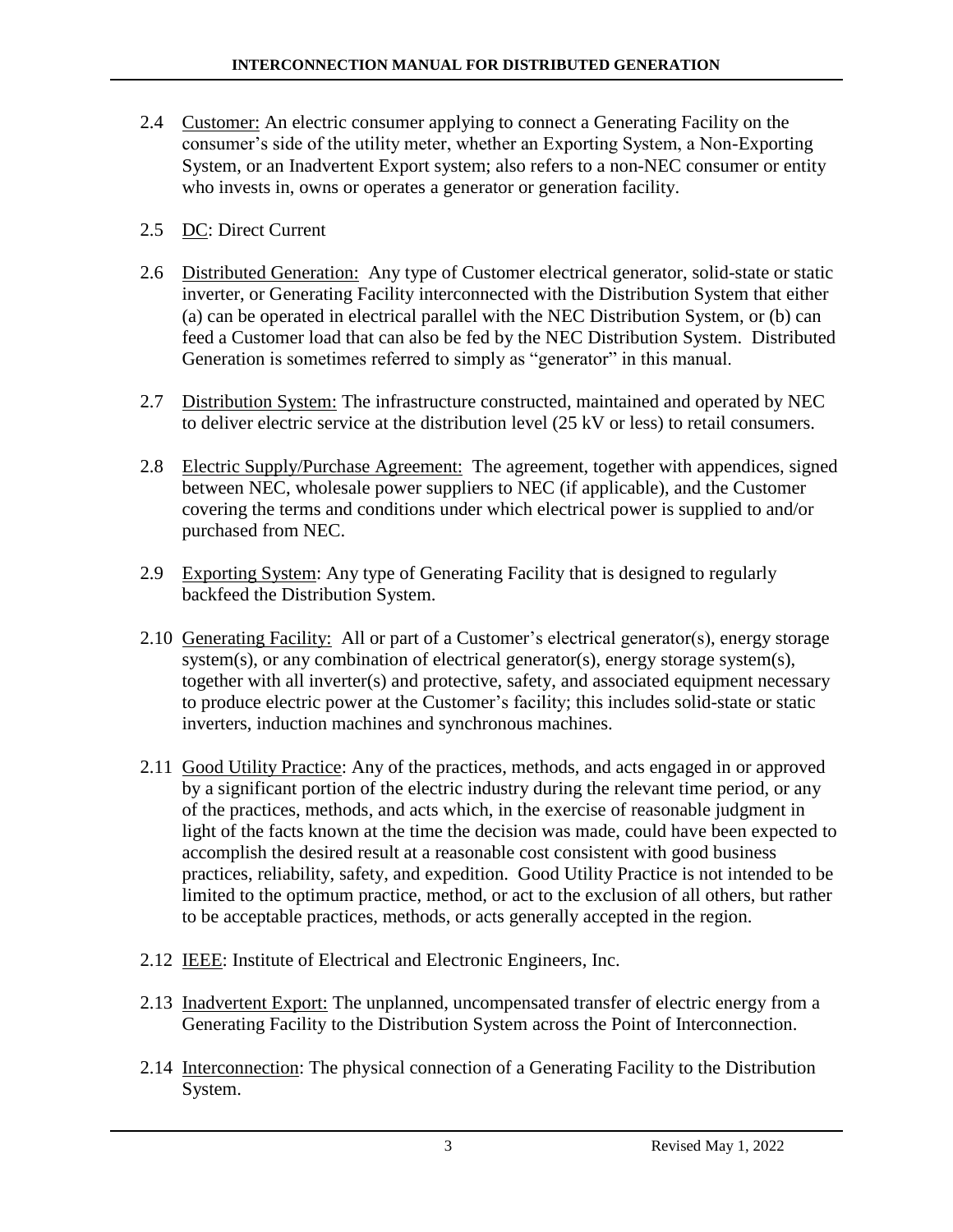- 2.15 Interconnection Agreement: An agreement, together with appendices, signed between NEC and the Customer covering the terms and conditions governing the Interconnection and operation of the Generating Facility with NEC.
- 2.16 Interconnection Facilities: The electrical wires, switches and related equipment that are required, in addition to the facilities required to provide electric distribution service to a Customer, to allow Interconnection. Interconnection Facilities may be located on either side of the Point of Interconnection as appropriate to their purpose and design.
- 2.17 Interconnection Study: A study that may be undertaken by NEC (or an NEC-designated third party) in response to NEC's receipt of a completed application. An Interconnection Study may include a) a feasibility study, b) a system impact study, c) a facilities study, and d) any additional analysis required by NEC.
- 2.18 Islanding: A condition in which a portion of the Distribution System is energized solely by one or more local electric power systems throughout the associated Point of Interconnection while that portion of the Distribution System is electrically separated from the rest of the Distribution System; islanding can be either intentional (planned) or unintentional (unplanned).
- 2.19 kW: Kilowatt
- 2.20 Maximum Capacity: Is a) the nameplate AC capacity of a Generating Facility, or b) only the power transferred across the Point of Interconnection to the Distribution System if the operating characteristics of the Generating Facility limit the power transferred across the Point of Interconnection to the Distribution System.
- 2.21 Minimum Protective Devices, Relays, and Interconnection Requirements: The minimum required protective relaying and/or safety devices and requirements specified in this manual, as may be revised from time to time, are for the purpose of protecting only NEC and its other NEC consumer facilities from damage or disruptions caused by a fault, malfunction or improper operation of the Customer's Generating Facility. Minimum Protective Relaying and Interconnection Requirements do not include relaying, protective or safety devices as may be required by industry and/or government codes and standards, equipment manufacturing and prudent engineering design and practice to fully protect the Customer's Generating Facility or facilities; those are the sole responsibility of the Customer.
- 2.22 MW: Megawatt
- 2.23 Network System: A system which may be fed from multiple sources.
- 2.24 Non-Exporting System: A system in which there is no designed, regular export of power from the Generating Facility to the Distribution System.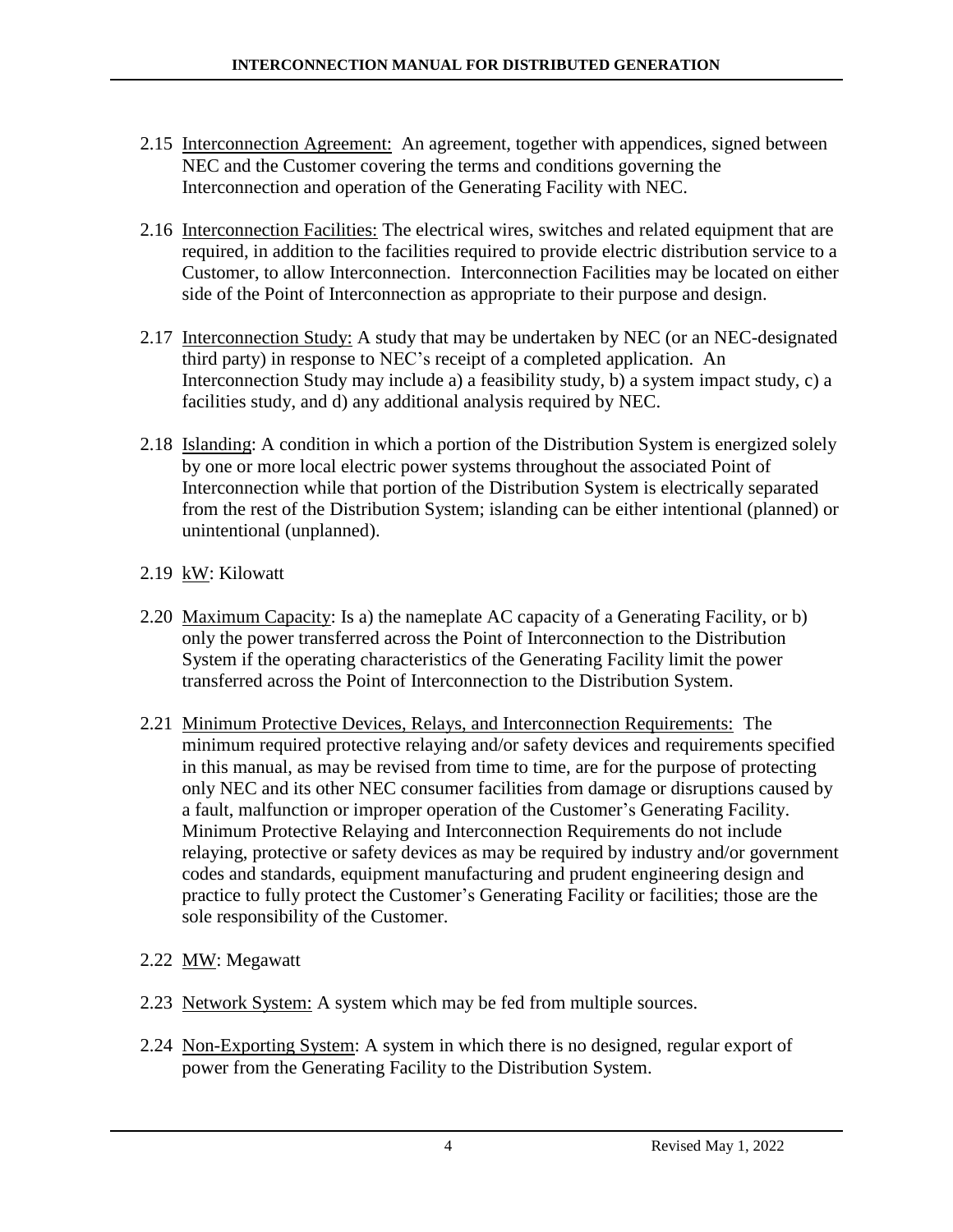- 2.25 Operating Characteristics: The mode of operation of a Generating Facility (Exporting System, Non-Exporting System, or Inadvertent Exporting System) that controls the amount of power delivered across the Point of Interconnection to the Distribution System.
- 2.26 Parallel Operation: The operation of a Generating Facility that is electrically interconnected to a bus common with the Distribution System, either on a momentary or continuous basis.
- 2.27 Points(s) of Interconnection: The physical location(s) where NEC's service conductors are connected to the Customer's service conductors to allow parallel operation of the Customer's Generating Facility with NEC's Distribution System.
- 2.28 Protective Functions: The equipment, hardware or software in the Generating Facility that protects against unsafe operating conditions.
- 2.29 Qualifying Facility: Any Cogeneration or Small Power Production Facility that meets the criteria for size, fuel use, efficiency, and ownership as promulgated in 18 CFR, Chapter I, Part 292, Subpart B of the Federal Energy Regulatory Commission's Regulations.
- 2.30 Relay: An electric device that is designed to interpret input conditions in a prescribed manner and, after specified conditions are met, to respond and cause contact operation or similar abrupt change in associated electric control circuits.
- 2.31 Small Power Production Facility: A facility that uses primarily biomass, waste or renewable resources, including wind, solar, and water, to produce electric power.
- 2.32 Unsafe Operating Conditions: Conditions, which if left uncorrected, could result in any of the following: a) harm to personnel; b) damage to equipment; c) an adverse effect on the safe operation of the Distribution System; or d) operation of the Generating Facility outside pre-established parameters required by the Interconnection Agreement.
- 2.33 Utility: An electric distribution company that constructs, operates and maintains its distribution system for the receipt and delivery of electricity and that is a public service corporation under Arizona Constitution, Article 15, Section 2.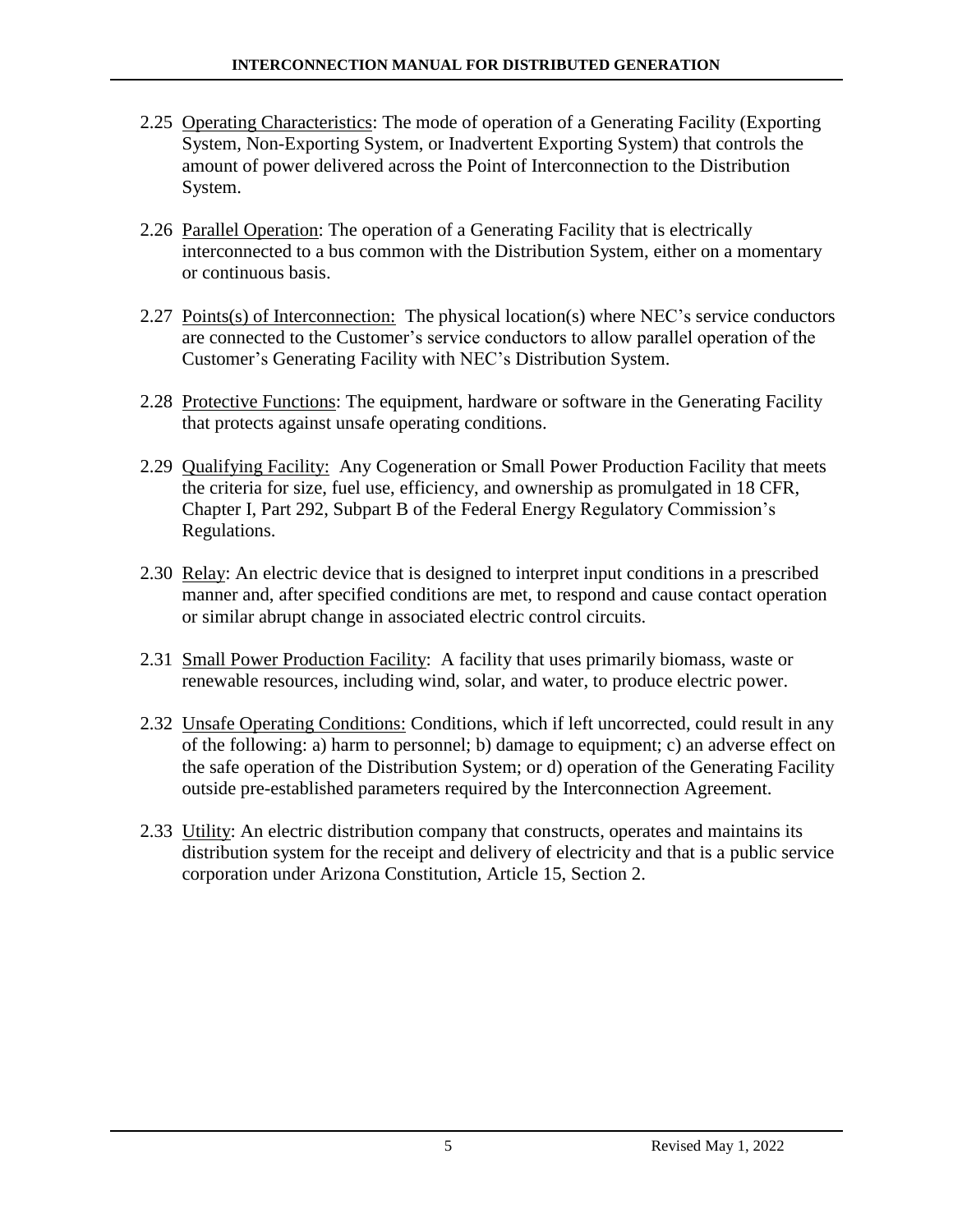## **3. NEC POLICY ON CUSTOMER-OWNED GENERATION**

<span id="page-6-0"></span>Any Customer qualified under the Public Utility Regulatory Policies Act (PURPA) of 1978 may operate their generating equipment in parallel with the NEC radial distribution system provided the Customer provides equipment that in the judgment of NEC will:

- (a) Not present any hazards to NEC personnel, other NEC consumers or the public;
- (b) Minimize the possibility of damage to NEC and other NEC consumer equipment;
- (c) Not adversely affect the quality of service to other NEC consumers; and
- (d) Minimally hamper efforts to restore a feeder to service (specifically when a clearance is required).

In addition, the Customer will also need to comply with the following to the satisfaction of NEC:

- (a) The Generating Facility meets all the minimum interconnection, safety, and protection requirements outlined in this manual;
- (b) Customer signs an Interconnection Agreement, as well as an Electric Supply/Purchase Agreement, as applicable, with NEC, or any successor supplier; and
- (c) Customer complies with and is subject to all applicable service and rate schedules and requirements, rate tariffs and other applicable requirements as filed with and approved by the appropriate state regulatory body.

NEC's policy is to also allow Customer generating equipment that does not qualify under PURPA to operate in parallel with the NEC radial Distribution System provided that all of the conditions outlined above are complied with. Due to relay coordination and potential backfeed problems, NEC cannot permit any distributed generation to be connected to a network system.

The minimum protective and safety devices (relays, circuit breakers, disconnect switches, etc.) specified in this manual must be installed and placed into service before allowing parallel operation of Customer's Generating Facility with the NEC system. The purpose of these devices is to isolate the Customer's generating equipment from the NEC system whenever faults or disturbances occur and for maintenance purposes. Modifications to the NEC Distribution System configuration or protective equipment may also be required at the expense of the Customer in order to accommodate parallel generation.

NEC will not assume any responsibility for the protection of the Customer's generator(s), or of any other portion of the Customer's electrical equipment. The Customer is fully and solely responsible for protecting their equipment in a manner to prevent any faults or other disturbances from damaging the Customer's equipment.

The Customer must obtain, to the satisfaction of NEC, all required permits and inspections indicating that the Customer's Generating Facility complies with local and other applicable safety codes. NEC can disallow the interconnection of a Customer's Generating Facility if, upon review of the Customer's design, NEC determines that the proposed design is not in compliance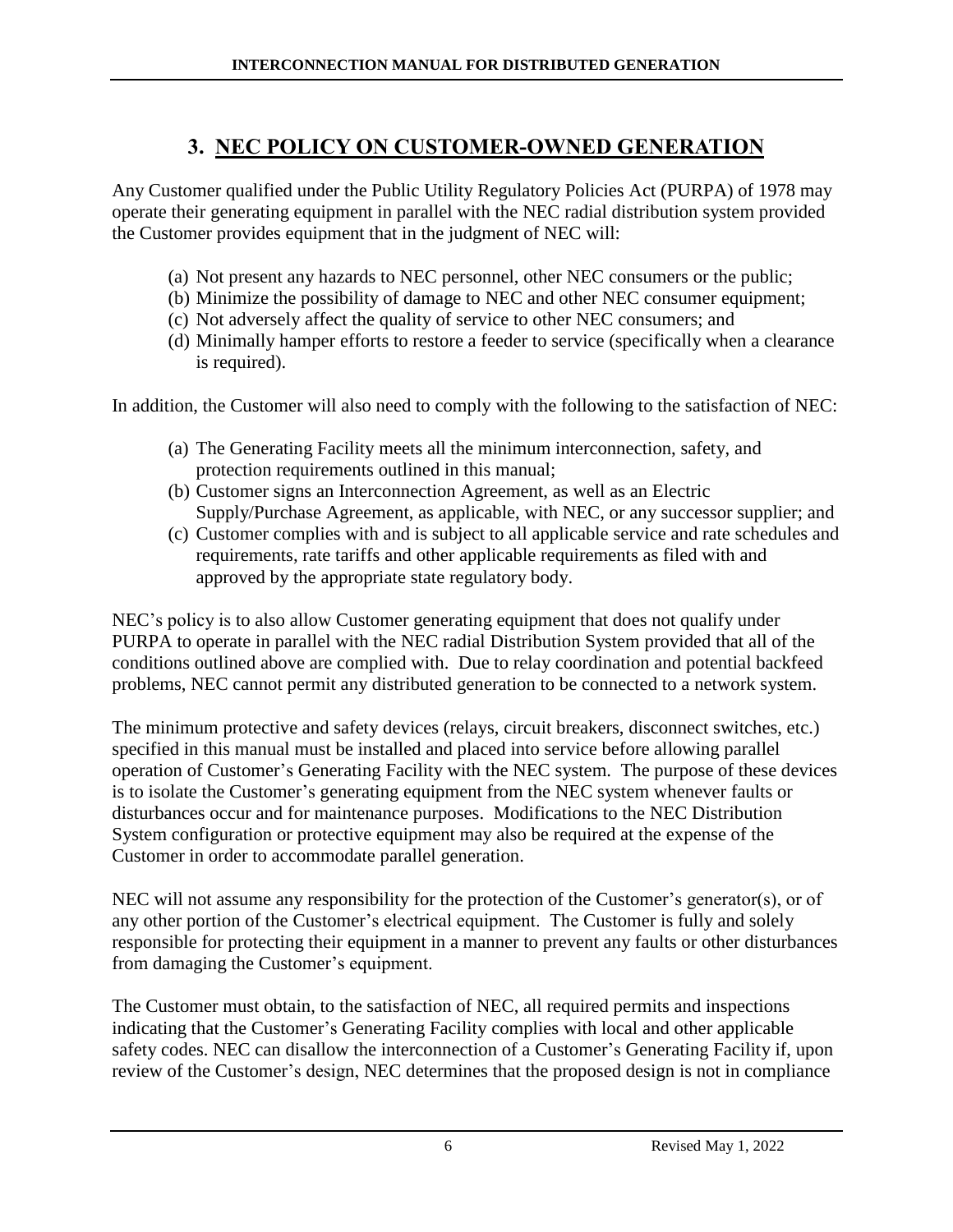with applicable safety codes, or is such that it could constitute a potentially unsafe or hazardous condition or threaten the reliability of the NEC system.

This manual is not a complete description or listing of all laws, ordinances, rules and regulations, nor is this manual intended to be an installation or safety manual. The Customer requesting interconnection shall follow where applicable, the current *IEEE 1547 Standard Guide for Distributed Generation Interconnection*, other IEEE standards, ANSI standards, current National Electrical Code, National Electrical Safety Code, governmental and regulatory laws, rules, ordinances or requirements.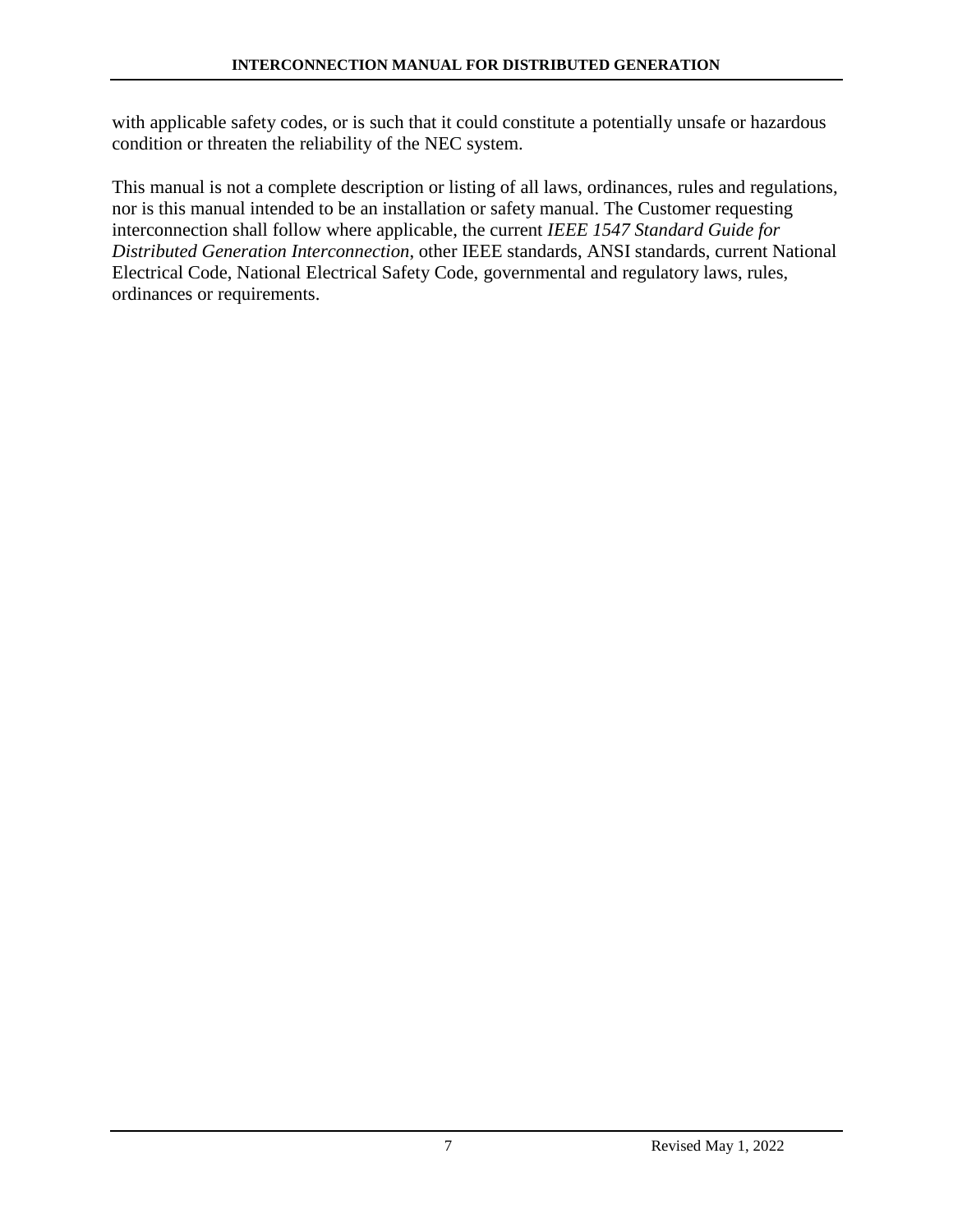## **4. DISTRIBUTED GENERATION TYPES**

<span id="page-8-0"></span>Distributed generation is any type of generator or generating facility which has the potential (a) for feeding a Customer load, where this load can also be fed by or connected to the NEC Distribution System, or (b) for electrically paralleling with or for feeding power back into NEC's Distribution System.

Distributed generators include induction and synchronous electrical generators as well as any type of electrical inverter capable of producing A/C power. A **Separate System (**an Emergency or Standby Generation System) is designed to never electrically interconnect or operate in electrical parallel with NEC's system. A **Parallel System** (an Interconnected Generation System) is any generator or generation system that can parallel, or has the potential to be paralleled via design or normal operator control, either momentarily or on a continuous basis, with NEC's system.

The Customer may elect to run their generator as a separate system with non-parallel load transfer between the two independent power systems, or he may run it in parallel with the NEC system. A description and the basic requirements for these two methods of operation are outlined below.

#### **4.1 Separate System**

A separate system is one in which there is no possibility of electrically connecting or operating the Customer's generation in parallel with NEC's system. The Customer's equipment must transfer load between the two power systems in an open transition or non-parallel mode. If the Customer claims a separate system, NEC may require verification that the transfer scheme meets the non-parallel requirements.

Emergency or Standby generators used to supply part or all of the Customer's load during a utility power outage must be connected to the Customer's wiring through a double throw, "break-before-make" transfer switch specifically designed and installed for that purpose. The transfer switch must be of a visible and fail-safe mechanical throw over design, which will under no circumstances allow the generator to electrically interconnect or parallel with NEC's system. The transfer switch must always disconnect the Customer's load from NEC's power system prior to connecting it to the generator. Conversely, the transfer switch must also disconnect the load from the generator prior to re-connecting it back to the NEC system. These requirements apply to both actual emergency operations as well as testing operations. All transfer switches and transfer schemes must be inspected and approved by the jurisdictional electrical inspection agency.

Portable generators are not designed to be connected to a building's permanent wiring system, and are not to be connected to any such wiring unless a permanent and approved transfer switch is used. Failure to use a transfer switch can result in backfeed into the NEC system; the generator voltage can backfeed through the NEC transformer and be stepped up to a very high voltage. This can pose a potentially fatal shock hazard to anyone working on the power lines or on utility equipment.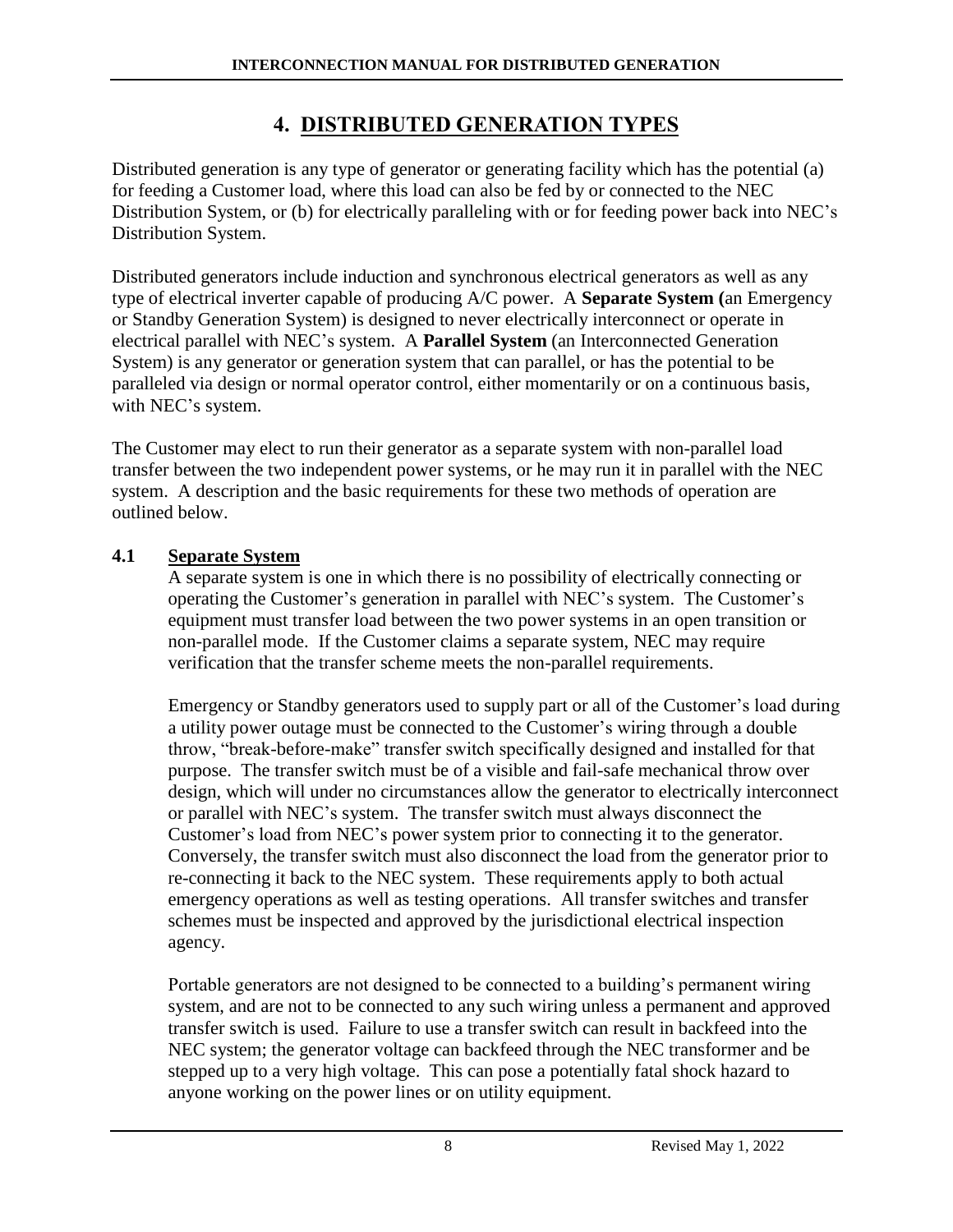Other than the requirements outlined above in this section, NEC has no further technical interconnection requirements for a separate system.

#### **4.2 Parallel System**

A parallel, or interconnected, generator is connected to a bus common with NEC's system, and a transfer of power between the two systems is a direct result. A consequence of such interconnected operation is that the Customer's generator becomes an integral part of the utility system that must be considered in the electrical protection and operation of the utility system.

Parallel generators encompass any type of distributed generator or generating facility that can electrically parallel with, or potentially backfeed the utility system. Additionally, any generator system using a "closed transition" type transfer switch or a multi-breaker transfer scheme, or an electrical inverter that can be configured or programmed to operate in a "utility interactive mode" constitutes a potential backfeed source to the NEC system, and is classified as an interconnected generator.

NEC has specific interconnection and contractual requirements, as outlined in this Interconnection Manual, that must be complied with and information that needs to be submitted for all interconnected generators. These include a "visible open" disconnect switch meeting certain requirements to isolate the Customer's system from NEC's system, as well as protective relaying, metering, special rate schedules, and other safety and information requirements. The Customer will be responsible for having the generation system's protective schemes tested by a qualified testing/calibration company, subject to NEC approval. NEC personnel will inspect the system and the Customer will be required to sign an Interconnection Agreement and, if applicable, an Electric Supply/Purchase Agreement with NEC, and NEC's wholesale power supplier(s). NEC does not extend "blanket approval" to any specific type of generator or generator scheme since each project is site specific and needs to be reviewed on a case-by-case basis.

With respect to the above protection objectives, it is necessary for NEC to be enabled with equipment to disconnect the parallel generator when trouble occurs. This is to:

- (a) Ensure if a fault on the NEC system persists, the fault current supplied by the Customer's generator is interrupted;
- (b) Prevent the possibility of reclosing into an out-of-synch isolated system composed of the Distribution System, or a section thereof, and the Customer's generator; and
- (c) Prevent reclosing into the Customer's generation system that may be out of synchronization or stalled.

The protection requirements are minimal for smaller installations, but increase as the size of the Customer's generation increases. Small installations usually ensure that the generator is small compared with the magnitude of any load with which it might be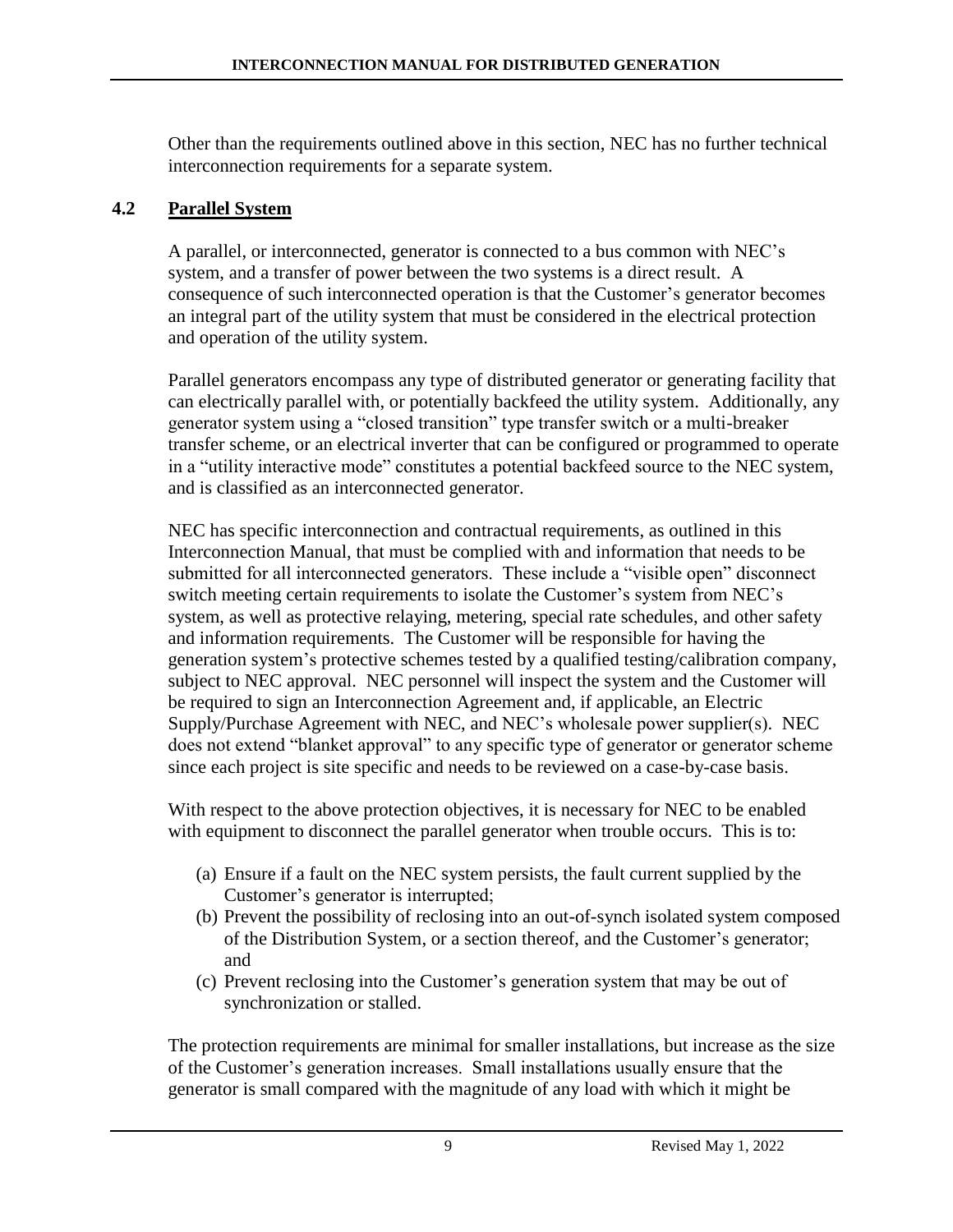isolated. Thus, for any fault on the utility system, utility protective devices will operate and normally isolate the generation with a large amount of load, causing voltage collapse and automatic shutdown of the generator. For larger installations, the probability of isolated operation is higher since the available generation may be sufficient to carry the entire load, or part thereof, of the local NEC circuit. In instances where the NEC system arrangement is such that it is possible that the generators will not always be isolated with comparatively large amounts of load, additional protection and generator shutdown schemes are required.

**The Customer is solely responsible for the protection of their equipment from automatic reclosing by NEC**. NEC normally applies automatic reclosing to overhead distribution circuits. When the NEC source breaker trips, the Customer must ensure that their generator is disconnected from the NEC circuit prior to automatic reclosure by NEC. The automatic reclosing time on the NEC distribution system varies from feeder to feeder. Automatic reclosing out-of-synch with the Customer's generator may cause severe damage to Customer equipment and could also pose a serious hazard to Customer or utility personnel. The design of the facilities is the Customer's responsibility and at the Customer's expense.

The Customer shall adequately design and protect the Generating Facility against the impact of switching operations and contingencies on NEC's system. Some examples are as follows: (This is not to be considered an all-encompassing list.)

- 1. Load rejection on the Generating Facility will cause overspeed and overvoltages in the Generating Facility.
- 2. Self-excitation can occur where an islanded Distribution System, left connected to the Generating Facility, represents a capacitive load in excess of the generator's capability to absorb it. The Generating Facility and NEC equipment could be damaged by the resulting overvoltage if the Generating Facility is not quickly disconnected from the Distribution System.
- 3. Acceleration of the Generating Facility during faults on nearby NEC distribution feeders could cause the Generating Facility to slip out of synchronism with NEC's system.
- 4. Broken conductors on NEC feeders could cause high levels of negative sequence current in the Customer's generator.
- 5. Voltage unbalance at the Point of Interconnection can cause negative sequence heating in the generator and/or the interconnecting transformer.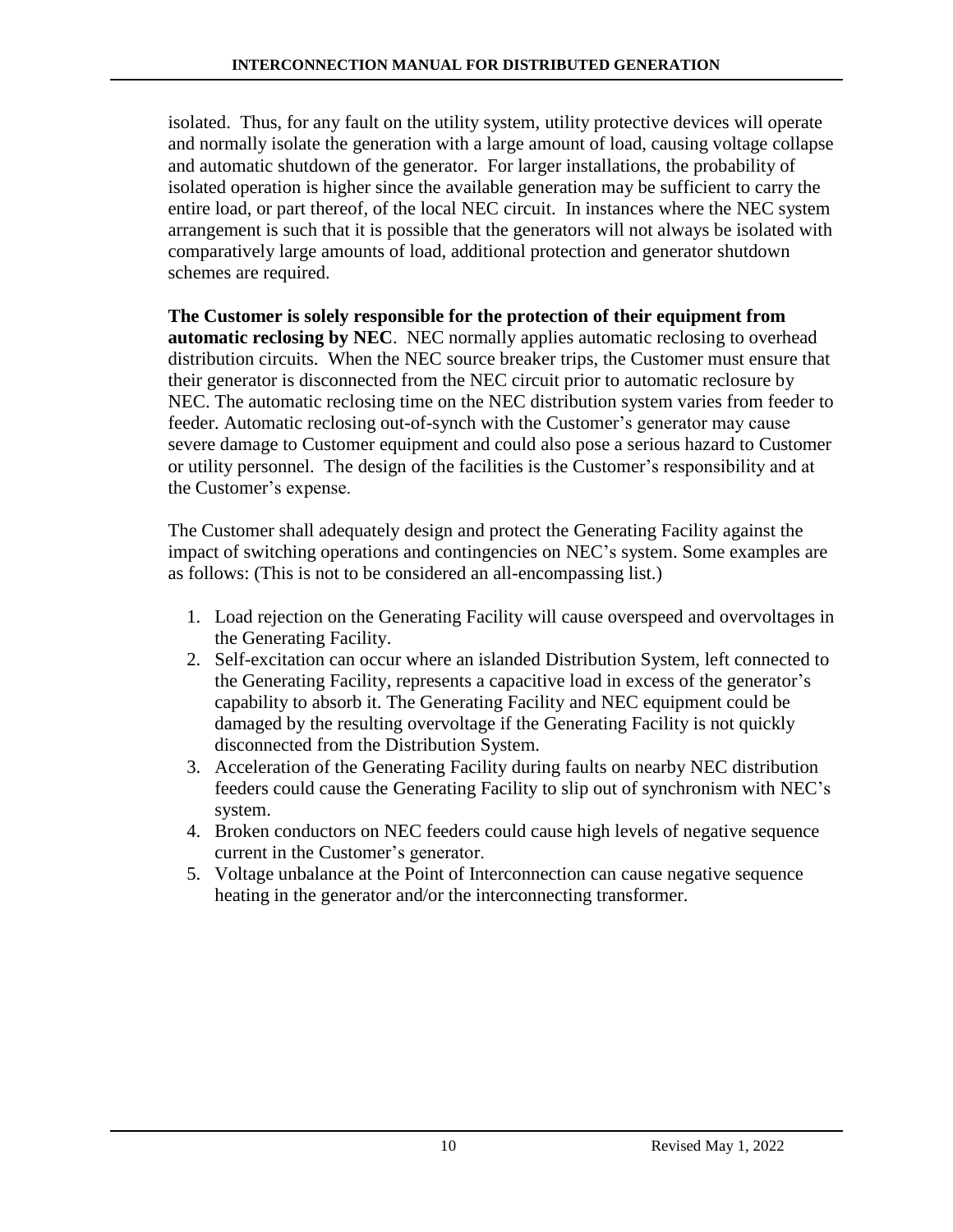# **5. CUSTOMER RIGHTS AND RESPONSIBILITIES**

<span id="page-11-0"></span>A Customer has the following rights:

- 1. To designate a representative to act on the Customer's behalf;
- 2. To submit an Application to interconnect a Generating Facility with NEC;
- 3. To expect prompt and professional responses form NEC during the Interconnection process;
- 4. To receive detailed and itemized good faith estimates of costs from NEC;
- 5. To expect documentation for proposed work before NEC undertakes any studies or system upgrades to accommodate the Generating Facility;
- 6. To sign documents using an electronic (e-signature) method if the Customer and NEC have the technical capability to sign electronically, and to submit the documents electronically;
- 7. To request a one-time 90-day extension from NEC using a simple notification process, and not to have an extension unreasonably withheld for circumstances beyond the Customer's control.

A Customer shall be responsible to ensure that:

- 1. The Generating Facility meets or exceeds all minimum Interconnection, safety and protection requirements outlined in NEC's Interconnection Manual;
- 2. The Generating Facility meets all applicable construction codes, safety codes, electric codes, laws and requirements of government agencies having jurisdiction;
- 3. The Generating Facility IEEE equipment is installed and operated in a manner that protects the Generating Facility, NEC personnel, the public, and the Distribution System from harm;
- 4. The Generating Facility design, installation, maintenance and operation minimize the likelihood of causing a malfunction in, damaging or otherwise impairing the Distribution System;
- 5. The Generating Facility does not adversely affect the quality of service to other NEC consumers;
- 6. The Generating Facility does not hamper efforts to restore a feeder to service when a clearance is required;
- 7. The Generating Facility is maintained in accordance with applicable manufacturer's maintenance schedules; and
- 8. NEC is notified of any emergency or hazardous condition or occurrence involving the Generating Facility that could affect safe operation of the Distribution System.

The Customer shall pay for, lease or own, and be responsible for designing, installing and operating all Interconnection Facilities on the Customer's side of the Point of Interconnection. The Customer shall ensure that the Interconnection Facilities are located on the Customer's premises, and are enabled to deliver power from the Generating Facility to the Distribution System at the Point of Interconnection. This includes connection, transformation, switching, protective relaying, metering, communication and safety equipment, including a visibly-open Disconnect Switch and any other requirements as outlined in this manual or other special items specified by NEC. In the event that, in the judgment of NEC, additional facilities are required to be installed on the NEC system to accommodate the Customer's generation, NEC will install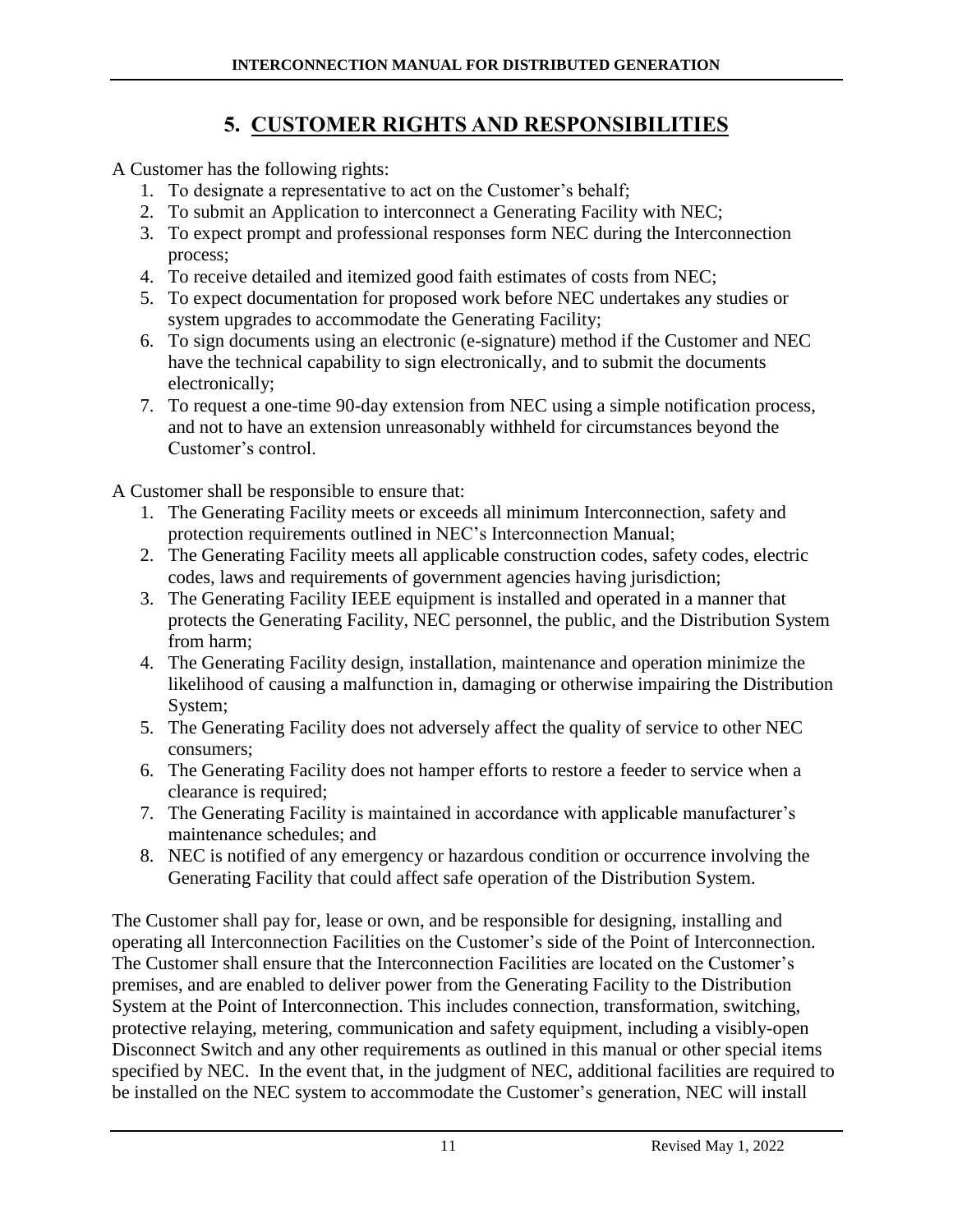such facilities at the Customer's expense. NEC may also charge the Customer for any administrative costs and/or the costs of studies required to interconnect the Customer's generation, and the Customer shall pay said costs.

The Customer will own and be responsible for designing, installing, operating and maintaining:

- (a) The generating facility in accordance with the requirements of all applicable electric codes, laws and governmental agencies having jurisdiction which shall include but not be limited to the current *IEEE 1547 Standard Guide for Distributed Generation Interconnection*, other IEEE standards, ANSI standards, current National Electrical Code requirements and current National Electrical Safety Code as applicable.
- (b) Control and protective devices, in addition to minimum protective relays and devices, specified in this manual, to protect its facilities from abnormal operating conditions such as, but not limited to, electric overloading, abnormal voltages, and fault currents. Such protective devices must promptly disconnect the generating facility from NEC's system in the event of a power outage on NEC's system.
- (c) Interconnection facilities on the Customer's premises as may be required to deliver power from the Customer's Generating Facility to the NEC system at the Point of **Interconnection**

A Customer interconnecting a Generating Facility with the Distribution System will be required to sign an Interconnection Agreement with NEC, in addition to any other applicable purchase, supply or other standby or special agreements.

Customers that purchase power from, or sell power to, NEC or NEC's wholesale power supplier(s) will be required to sign an Electric Supply/Purchase Agreement with NEC and/or NEC's wholesale power supplier(s) as circumstances may require.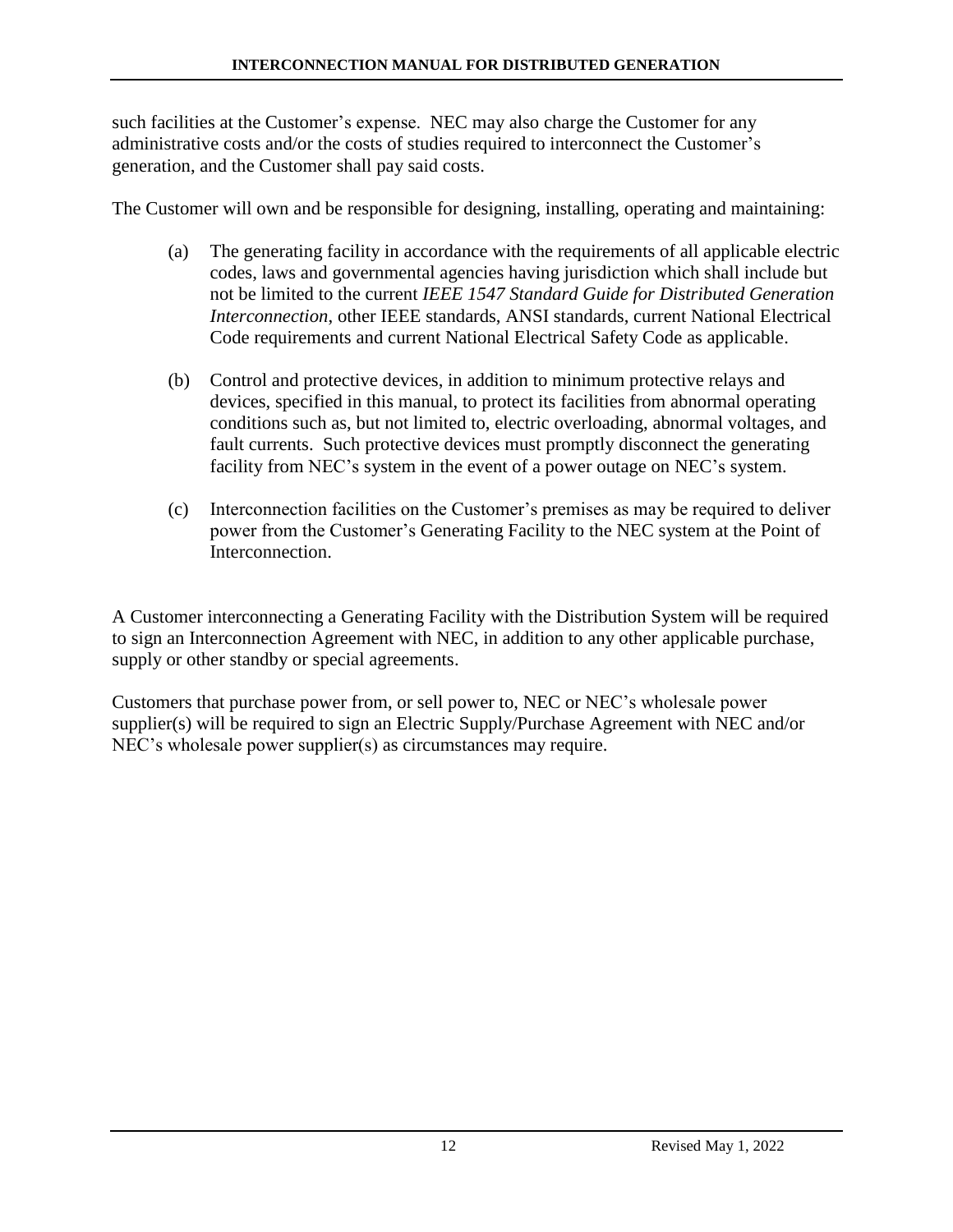## **6. MUTUAL UNDERSTANDINGS**

- <span id="page-13-0"></span>**6.1** NEC shall interconnect a Generating Facility to the Distribution System, subject to the requirements of the Arizona Administrative Code, Title 14. Public Service Corporations, Chapter 2. Fixed Utilities, Article 26. Interconnection of Distributed Generation Facilities, and this Interconnection Manual.
- **6.2** NEC has the right to expect prompt, reasonable, and professional responses from a Customer during the interconnection process.
- **6.3** NEC requires that an interconnected Generating Facility:
	- 6.3.1 Does not present any hazards to NEC personnel, other NEC consumers, or the public;
	- 6.3.2 Minimize the possibility of damage to NEC's and other NEC consumers' equipment;
	- 6.3.3 Not adversely affect the quality of service to the other NEC consumers; and
	- 6.3.4 Not hamper efforts to restore a feeder to service when a clearance is required.
- **6.4** NEC shall notify a Customer if there is a reason to believe that operation of the Customer's Generating Facility has caused disruption or deterioration of service to other NEC consumers or to the Distribution System.
- **6.5** NEC shall make its Interconnection Manual, standard Application, and Interconnection Agreements readily available to an Applicant in print and online formats.
- **6.6** NEC has two levels of service standards for interconnection of a Generating Facility, based on the proposed system size and characteristics:
	- 6.6.1 Expedited Interconnection process: Maximum capacity of 20 kW, with the following characteristics from either 6.6.1.1 or 6.6.1.2:

6.6.1.1 Non-Exporting Inverter-Based Energy Storage Generating Facility

- a. The Generating Facility shall utilize only UL 1741 and UL 1741SA listed equipment.
- b. The Generating Facility shall meet all applicable codes and standards required by and referenced in this document.
- c. The Generating Facility shall comply with NEC's Interconnection and contractual requirements.
- d. The Generating Facility shall be a Non-Exporting inverter-based energy storage device with an aggregate maximum nameplate rating no greater than 500 kW.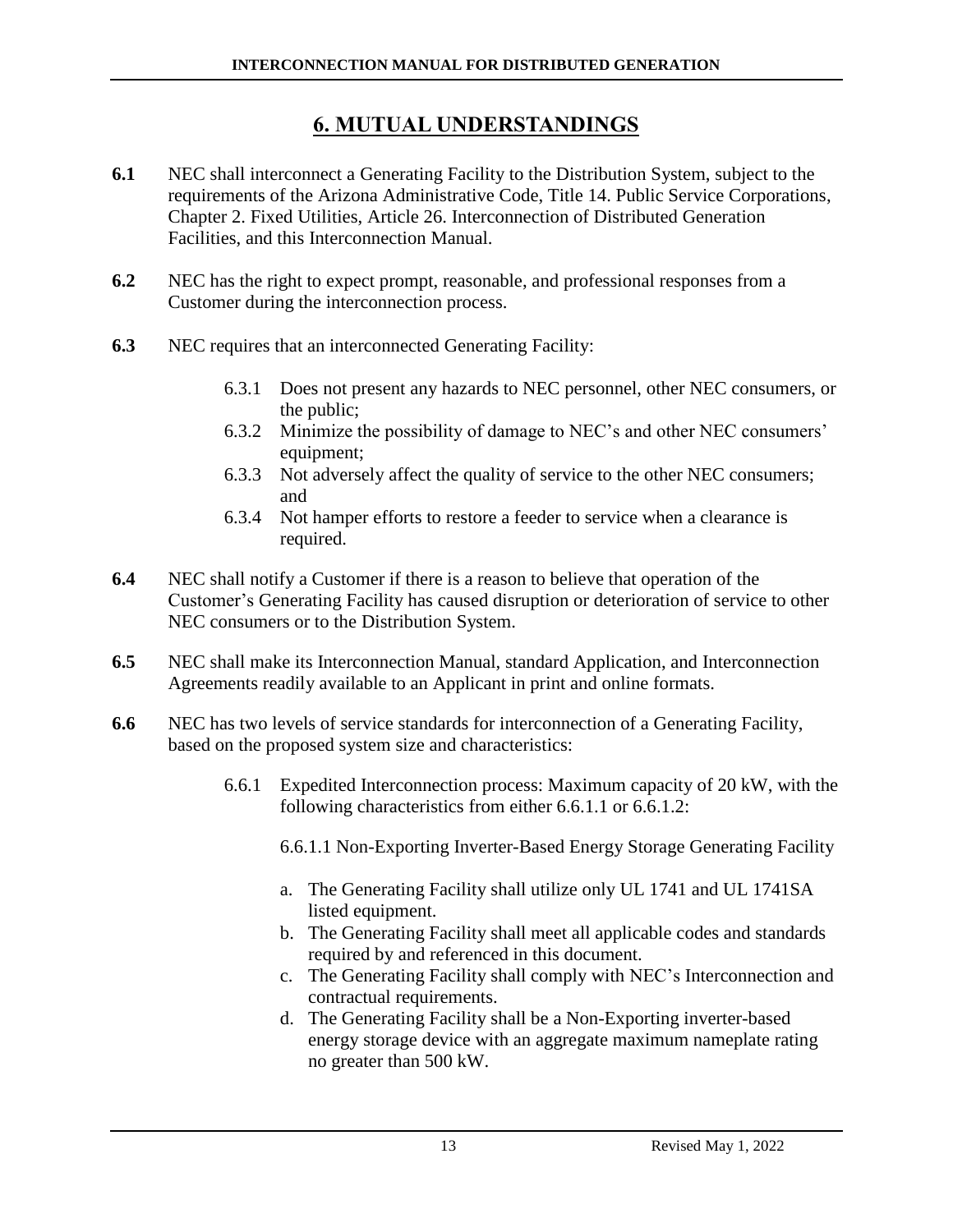- e. No other Generating Facilities, other than isolated backup Generating Facilities, may be at the same Point of Interconnection as the Generating Facility.
- f. The Generating Facility shall comply with Section 8.8.6 of this document.
- g. The Generating Facility shall comply with one of the following:
	- The system capacity shall be less than 25% of the electrical service entrance ampere rating, and less than 50% of the service transformer rating, or
	- The system output rating shall be less than 50% of the verifiable Customer minimum load as measured over the past 12 months

## 6.6.1.2 Inadvertent Exporting Generating Facility

- a. The Generating Facility shall utilize only UL 1741 and UL 1741SA listed equipment.
- b. The Generating Facility shall meet all applicable codes and standards required by and referenced in this document.
- c. The Generating Facility shall comply with NEC's Interconnection and contractual requirements.
- d. The Generating Facility shall utilize control functions that limit the export of electrical power to the Distribution System.
- e. The Generating Facility shall have a duration of Inadvertent Export of power of less than 30 seconds for any single event.
- f. The Generating Facility shall monitor that its total energy export per month is maintained to be no more than its Maximum Capacity multiplied by 0.1 hours per day over a rolling 30-day period (e.g. a 100kVA gross nameplate capacity Generating Facility would have a maximum energy export per 30-day month of 300kWh).
- g. The Generating Facility shall disconnect from the Distribution System in the event of an Inadvertent Export, ceasing to energize the Distribution System or halting energy production, within two seconds after the period of uninterrupted export exceeds 30 seconds or the magnitude of export exceeds 100kVA.
- h. The Generating Facility shall enter a safe operation mode, where Inadvertent Export events cannot occur, upon failure of the control or inverter system for more than 30 seconds, whether from loss of control signal, loss of control power, or a single component failure or related control sensing of the control circuitry.
- i. No other Generating Facilities, other than isolated backup Generating Facilities or Generating Facilities that are already subject to an executed Interconnection Agreement, may be at the same Point of Interconnection as the Generating Facility.
- j. The Generating Facility shall comply with Section 8.8.5 and 8.8.6 of this document.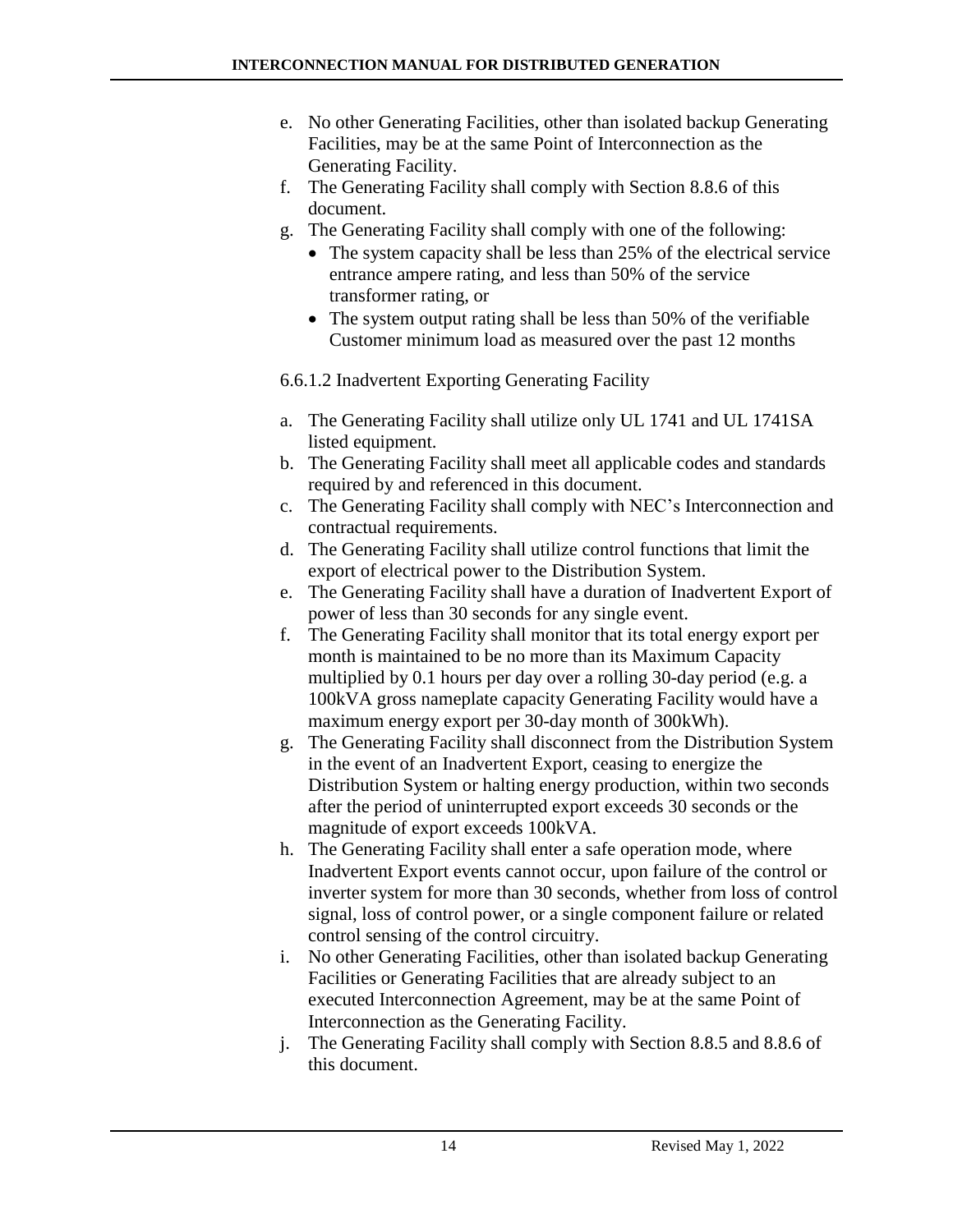- 6.6.2 Fast Track Process: for proposed Generating Facilities ranging in size from 21 kW up to 2 MW, provided that the proposed facility meets the criteria in Section 8.8.
- **6.7** For any potential new interconnected Generating Facility greater than 2 MW, NEC is required to provide notice to, and receive approval from, its wholesale power supplier per the terms of the Balancing Authority Services Agreement.
- **6.8** Following receipt of an Application, NEC shall review the Generating Facility to ensure it complies with the applicable screening provisions of Arizona Administrative Code, Chapter 2, Article 26, Section 15 (see Section 8.8). If the proposed Generating Facility design does not comply with the applicable screening provisions, an Interconnection Study may be required. Prior to commencing such study, NEC will provide written notice to the Applicant of the cost of such study that the applicant will be responsible for paying. If the results of the Interconnection Study indicate additional Interconnection Facilities or upgrades, NEC shall provide written notice to the Applicant, and the Applicant shall pay NEC for the Interconnection Facilities or upgrades identified in the Interconnection Study, expect for those unrelated to the Generating Facility installation. NEC shall provide the results of the Interconnection Study to the Applicant.
- **6.9** NEC may not disapprove Interconnection of a Generating Facility that satisfies the requirements of the Arizona Administrative Code and this Interconnection Manual, provided that the distributed generation provisions of NEC's contract with its wholesale power provider are not triggered by the size of the proposed Generating Facility.
- **6.10** If additional Interconnection Facilities or upgrades are needed to accommodate a Generating Facility and the Interconnection Facilities or upgrades will benefit the grid, NEC shall reduce the charge of the Interconnection Facilities or upgrades to the Customer by the amount of benefits to the grid that are readily quantifiable by NEC. NEC shall not reject an application on the basis of deficient existing Distribution System conditions or charge a Customer for Interconnection Facilities or upgrade that are overdue or that will soon be required to ensure compliance with Good Utility Practice.
- **6.11** NEC will process all Applications on a nondiscriminatory basis.

## **6.12 Interconnections**

NEC will not install or maintain any lines or equipment on a Customer's side of the Point of Interconnection, except for a meter and potentially, research equipment. Only authorized NEC employees (with credentials to identify their company affiliation) may make and energize the service connection between the NEC system and the Customer's service entrance conductors.

Normally, the interconnection will be arranged to accept only one type of standard service at one Point of Interconnection. If a Customer's Generating Facility requires a special type of service, or if sales to NEC's wholesale power supplier(s) will be at a different voltage level, the services will only be provided according to additional specific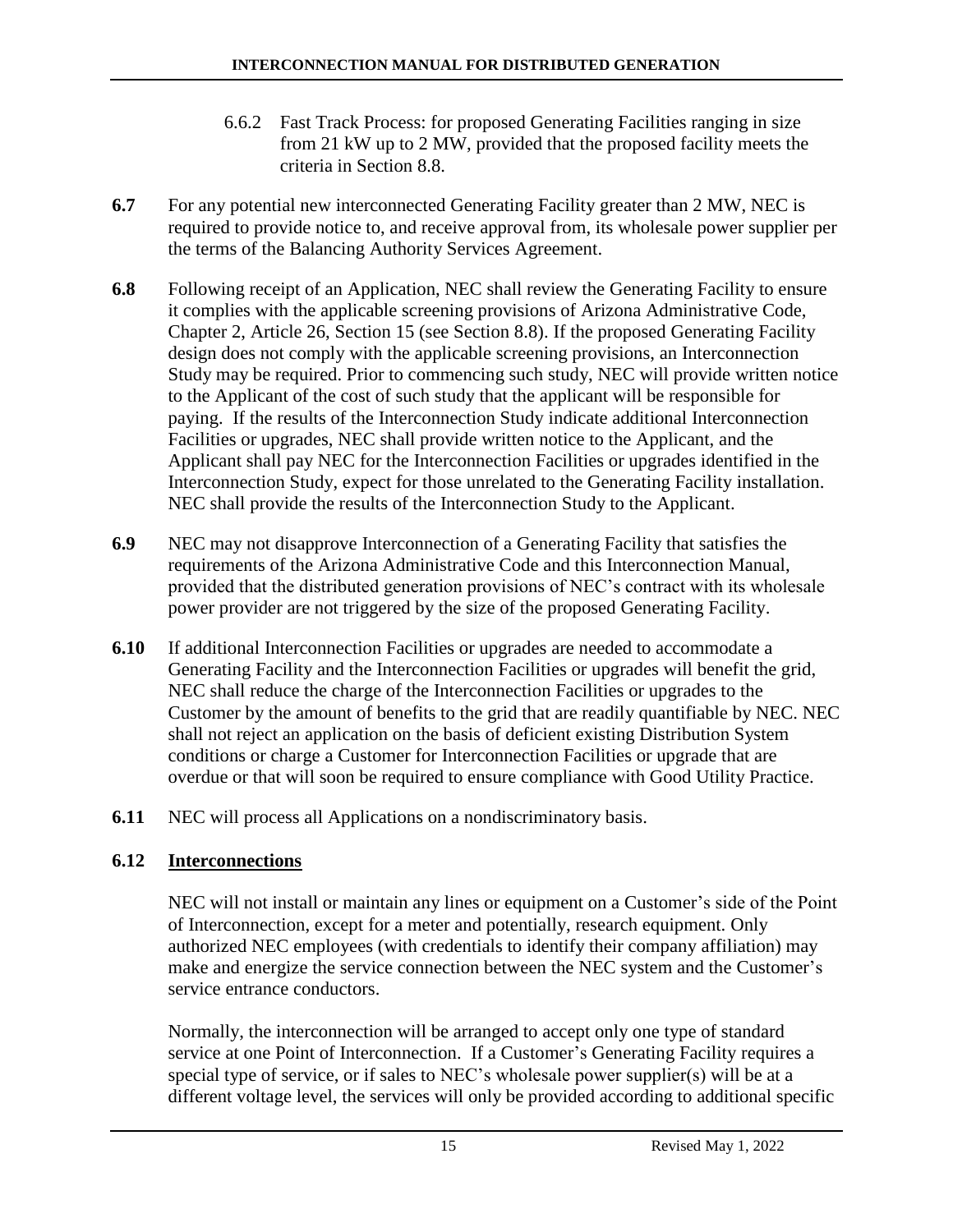terms that are outlined in the Electric Supply/Purchase Agreement, applicable rate schedules, or other terms and conditions governing the service.

#### **6.13 Easements and Rights-of-Way**

Where an easement or rights-of-way is required to accommodate the interconnection, the Customer must provide NEC with a suitable easement or rights-of-way, in NEC's name, on the premises owned, leased or otherwise controlled by the Customer. If the required easement or rights-of-way is on property not owned by the Customer, the Customer must obtain and provide to NEC a suitable easement or rights-of-way, in NEC's name, at Customer's expense and in sufficient time to comply with the Interconnection Agreement requirements. All easements or rights-of-way must be on terms and conditions acceptable to NEC. NEC will use reasonable efforts to utilize existing easements to accommodate interconnections, and will use reasonable efforts to assist a Customer in securing necessary easements at the Customer's expense.

#### **6.14 Purchase Rates**

Where applicable, any energy purchases from the Customer's facility will be in accordance with the applicable Electric Supply/Purchase Agreement, any changes required by law or regulation, and such applicable rates authorized by law. Generating facilities with requirements of unusual size or characteristics may require additional or special rate and contract arrangements.

#### **6.15 Regulatory Commissions**

The rates, terms or other contract provisions governing the electric power sold to a Customer by NEC are subject to the jurisdiction of the appropriate state regulatory commissions. NEC retains, at all times and without restriction, the right to file a unilateral application for a change in requirements, charges, classification, or service, or any rule, regulation or agreement as allowed by law.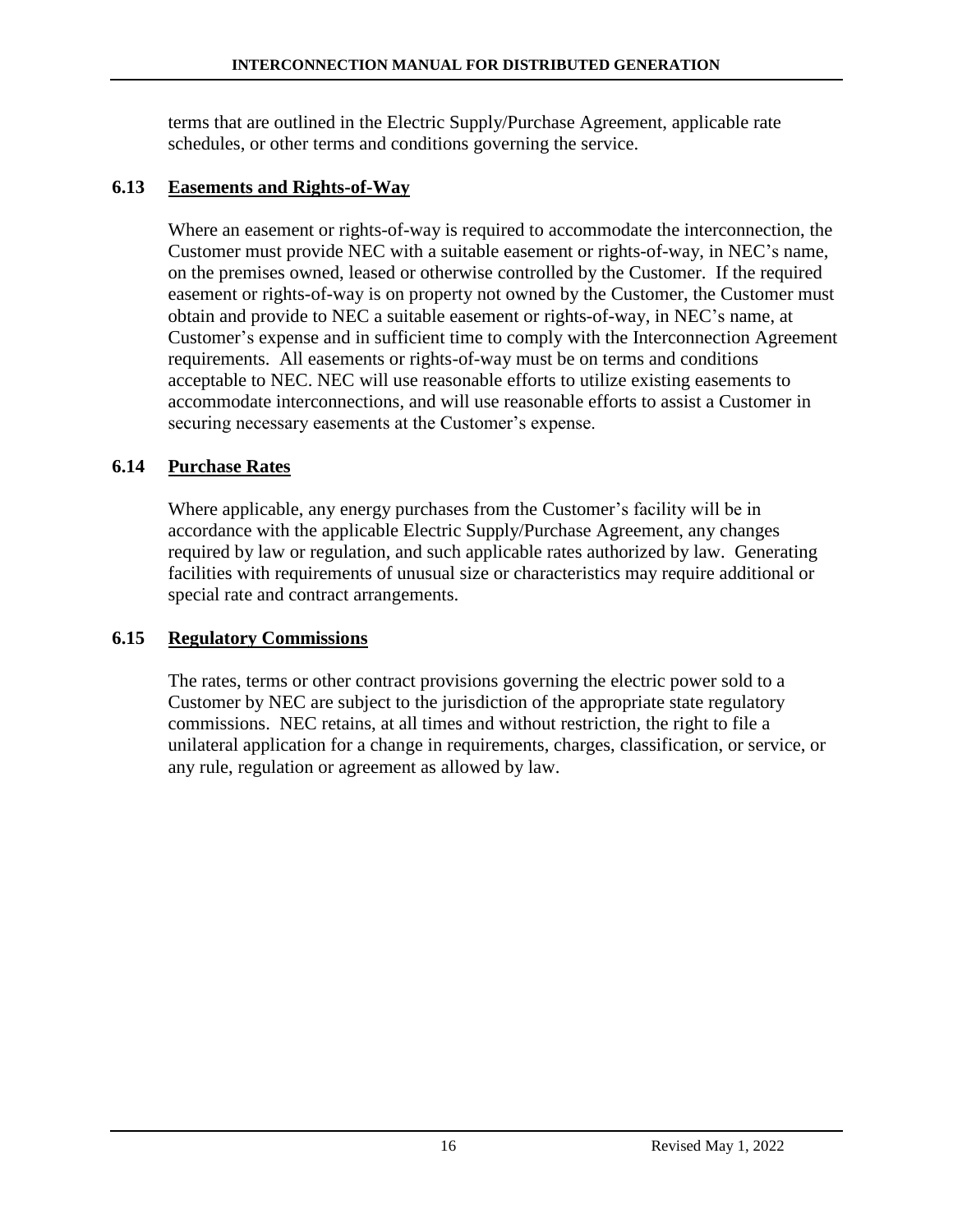## **7. DESIGN CONSIDERATIONS AND DEFINITION OF CLASSES**

<span id="page-17-0"></span>Protection requirements are influenced by the size and characteristics of the parallel generator along with the nature and operational characteristics of the associated NEC system. Therefore, similar units connected to different lines could have different protection requirements based on varying load conditions, as well as on utility feeder and transformer characteristics.

#### **7.1 Synchronous Units**

Synchronous generators are generally capable of supplying sustained current for faults on the NEC system. These units can also supply isolated NEC load providing the load is within the units' output capability.

Reclosing of the utility onto synchronous units must be blocked to prevent out-of-synch paralleling and must also be prevented from energizing a de-energized utility line. Automatic reclosing by NEC is time-delayed to allow for automatic Customer generator separation prior to utility circuit re-energization.

## **7.2 Induction Units**

Induction generators are basically induction motors that are mechanically driven above synchronous speed to produce electric power. These units do not have a separate excitation system and, as such, require that their output terminals be energized with AC voltage and supplied with reactive power to develop the magnetic flux. Induction generators are therefore normally not capable of supplying sustained fault current into faults on the utility system and are generally not capable of supplying isolated load when separated from the utility system; however, it is possible for an induction generator to become self-excited if a sufficient amount of capacitance exists at its output terminals. Under conditions of self-excitation, an induction generator will be capable of supplying isolated load, providing the load is within the units' output capability. In most cases when self-excitation occurs it will be accompanied by a sudden increase in terminal voltage. NEC and its other Customers must be protected from out-of-phase closing and over-voltages that can occur whenever an induction generator becomes self-excited. Induction units must therefore be designed to automatically separate from the utility system upon loss of utility voltage and prior to reclosing of the utility feeder.

## **7.3 Static Inverters**

Static inverters convert DC power to AC by means of electronic switching. Switching can be controlled by the AC voltage of the utility's supply system (line-commutated) or by internal electronic circuitry (forced-commutated). Line-commutated inverters are generally not capable of operating independently of the utility's AC supply system and, as such, cannot normally supply fault current or isolated loads. Forced-commutated, or selfcommutated, inverters are capable of supplying fault current and load independently of the AC supply system. Any forced-commutated inverter that is to be interconnected with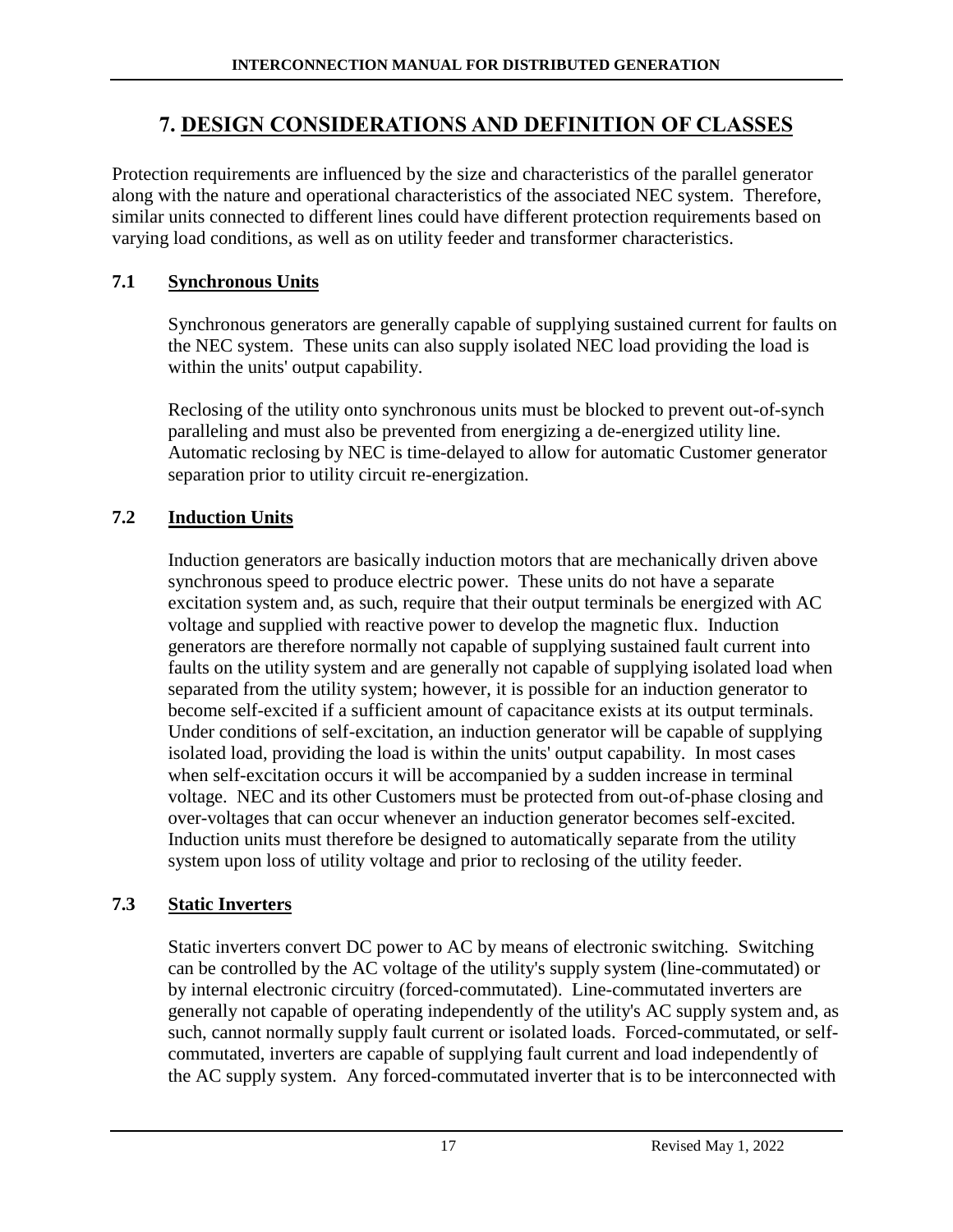the utility must be specifically designed for that purpose, i.e., it must be designed to accommodate parallel interfacing and operation.

Reclosing of the utility onto inverter units must be blocked to prevent out-of-synch closing and to prevent the energizing of a de-energized NEC line.

#### **7.4 Definition of Generator Size Classes**

The following generator size classifications are used in determining specific minimum protective requirements for distributed generation facilities. Specified ratings are for each connection to the NEC system. Customers must satisfy, in addition to the general requirements specified in this manual, the minimum relaying requirements given in this document for each generator class, as described in Section 8.7.2.

- (a) Class I: 50 kW or less, single or three phase
- (b) Class II:  $51 \text{ kW}$  to 300 kW, three phase
- (c) Class III:  $301 \text{ kW}$  to 5,000 kW, three phase
- (d) Class IV: Over 5,000 kW, three phase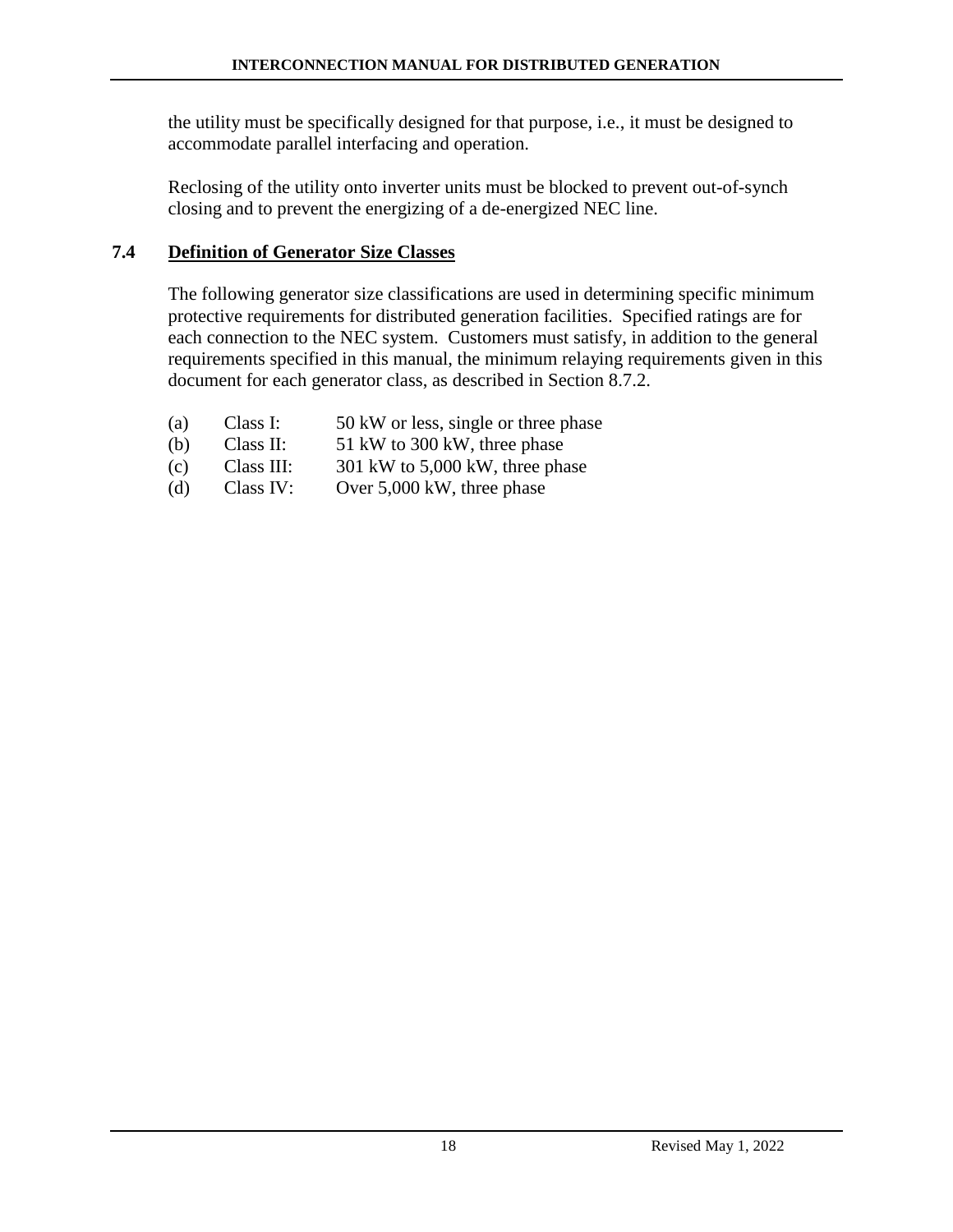## **8. INTERCONNECTION TECHNICAL REQUIREMENTS**

<span id="page-19-0"></span>The requirements and specifications outlined in this section are applicable to all classes of distributed generation, unless otherwise specified. The minimum protection and safety devices and other requirements imposed in the following sections are intended to provide protection for the NEC system and its other consumers. They are not imposed to provide protection for the Customer's generation equipment; this is the sole responsibility of the Customer. These requirements are in addition to requirements outlined in other sections of this Interconnection Manual.

#### **8.1 General Technical Requirements**

- 8.1.1 Customer is responsible for obtaining and maintaining all required permits and inspections indicating that Customer's Generating Facility complies with local and other applicable construction and safety codes, and making copies thereof available to NEC.
- 8.1.2 Multiple generator connections on the same Point of Interconnection are permitted subject to NEC approval; however, a single Disconnect Switch for the facility will be required (normally located at the service entrance section).
- 8.1.3 A communication channel and telemetering may be required, at the Customer's expense, to facilitate proper parallel operation.
- 8.1.4 In the event that the generator MVA rating, or aggregate of generators ratings, exceed 50% of the expected minimum load that could be isolated with the generation, Direct Transfer Trip ("DTT") will be required at the Customer's expense. In certain instances, a dedicated utility feeder may be required. One exception to the DTT requirement would be in the case for a generator that does not export power onto the Distribution System, load displacement only. In this case a reverse power relay could be used to detect power flowing onto the NEC system and trip the unit.
- 8.1.5 For synchronous generators, the Customer shall ensure that any potential open points such as breakers, fused disconnect switches, etc., located between the generator breaker and Point of Interconnection are appropriately equipped with either (a) Kirk key interlocks to prevent them from being inadvertently opened when the generator breaker is closed, or (b) contacts that will instantaneously trip the generator breaker if any such switch were opened while the generator breaker was closed. This is to prevent the opening and subsequent (inadvertent) reclosing of such a breaker or switch onto an unsynchronized generator.
- 8.1.6 In the event that NEC is required to install (at Customer's expense) electric meter(s) to record the output of the generator(s), Customer shall ensure that the design is such that the meter(s) are located on the utility-side of the generator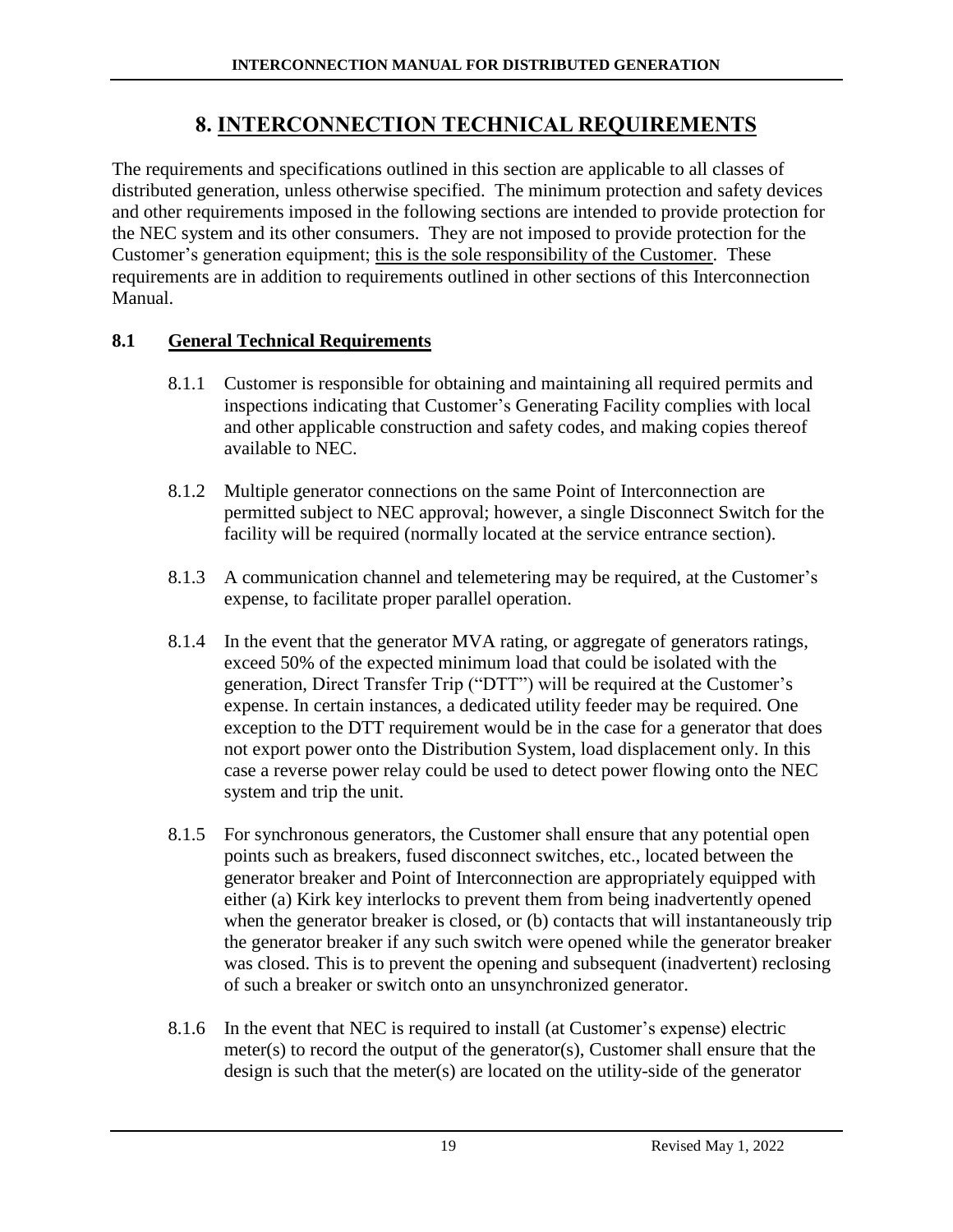breaker on a normally energized bus. Electronic meters are not designed to be deenergized for any length of time.

8.1.7 Customer is responsible for the design, installation, operation and maintenance of all equipment for connection to the NEC system, and all associated costs thereof. The Customer is also required to submit specifications and detailed plans for the installation as specified in Appendix A of this Interconnection Manual, for review and written approval from NEC, **prior to the purchase and installation of the system**. Written approval by NEC does not indicate acceptance by other authorities.

#### **8.2 Disconnect Switch**

The Customer shall install and maintain a visible open, manually and gang-operated loadbreak disconnect switch ("Disconnect Switch") capable of being locked in a visibly "open" position by a standard NEC padlock that will completely isolate the Customer's Generating Facility from the NEC system.

The Disconnect Switch blades, jaws and the air-gap between them shall all be clearly visible when the switch is in the "open" position. It is not acceptable to have any of the "visible open" components obscured by the switch case or an arc-shield, etc. Only switches specifically designed to provide a true "visible open" are acceptable. Such Disconnect Switch shall be installed in a place so as to provide easy and unrestricted accessibility to NEC personnel on a 24-hour basis. NEC shall have the right to lock open the Disconnect Switch without notice to the Customer when interconnected operation of the Customer's Generating Facility with the NEC system could adversely affect NEC system or endanger life or property, or upon termination of the Interconnection Agreement.

The Disconnect Switch will normally be required to be installed at the Customer's electrical service entrance section; however it may be located in the immediate vicinity of the generator, subject to NEC approval.

The Disconnect Switch must be rated for the voltage and current requirements of the Generating Facility and must meet all applicable UL, ANSI and IEEE standards. The switch enclosure shall be properly grounded per the requirements of the National Electric Code.

In cases where the Disconnect Switch will be installed on a line at a voltage above 500V, NEC has specific grounding requirements that will need to be incorporated into the Disconnect Switch. Under certain circumstances (above 500V, switch located outdoors and underground fed), NEC may require the Customer to install a rack-out breaker, along with a racking tool and grounding breaker, in lieu of a Disconnect Switch. In these cases, NEC will work with the Customer to determine the best option and ensure that the safety requirements are met.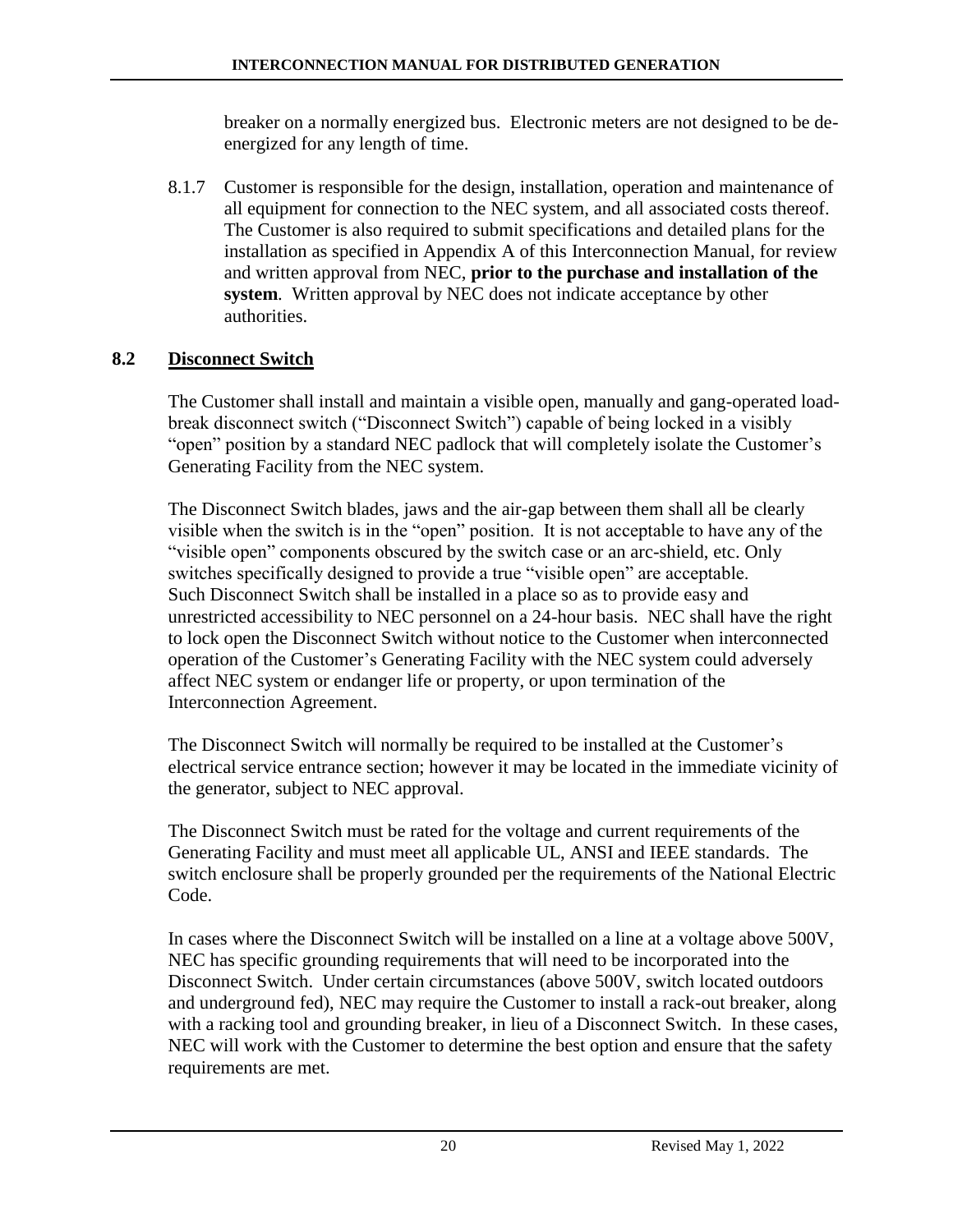#### **8.3 Dedicated Transformer**

Customer generators with a combined total rating of over 10 kW, as measured at the service entrance, must be isolated from other Customers fed off the same utility transformer by a dedicated power transformer connecting to the utility distribution feeder. The purpose of the dedicated transformer is to ensure that the generator cannot become isolated at the secondary voltage level with a small amount of other Customer load. It also helps to confine any voltage fluctuation or harmonics produced by the generator to the Customer's own system. NEC will specify the transformer winding connections and any grounding requirements.

#### **8.4 Power Quality**

In order to minimize interference on NEC's system the Customer should ensure that the electrical characteristics of its load and generating equipment meet, at a minimum, the specifications promulgated in the latest version of IEEE Standard 519.

#### 8.4.1 **Power Factor**

The power factor of the Customer's facility shall not be less than ninety percent (90%) lagging, but shall not be leading, unless agreed to by NEC.

#### 8.4.2 **Current Imbalance**

The current imbalance for a three-phase system as measured at the Customer's service entrance section shall not be greater than ten percent (10%) at any time.

#### 8.4.3 **Harmonics**

The electrical output of the Customer's Generating Facility shall not contain harmonic content which may cause disturbances on or damage to NEC's Distribution System, or other Customer's systems, such as but not limited to computer, telephone, communication and other sensitive electronic or control systems.

## 8.4.4 **Power Fluctuations**

The Customer must exercise reasonable care to assure that the electrical characteristics of its load and generating equipment, such as deviation from sine wave form or unusual short interval fluctuations in power demand or production, shall not be such as to result in impairment of service to other Customers or in interference with operation of computer, telephone, television or other communication systems or facilities.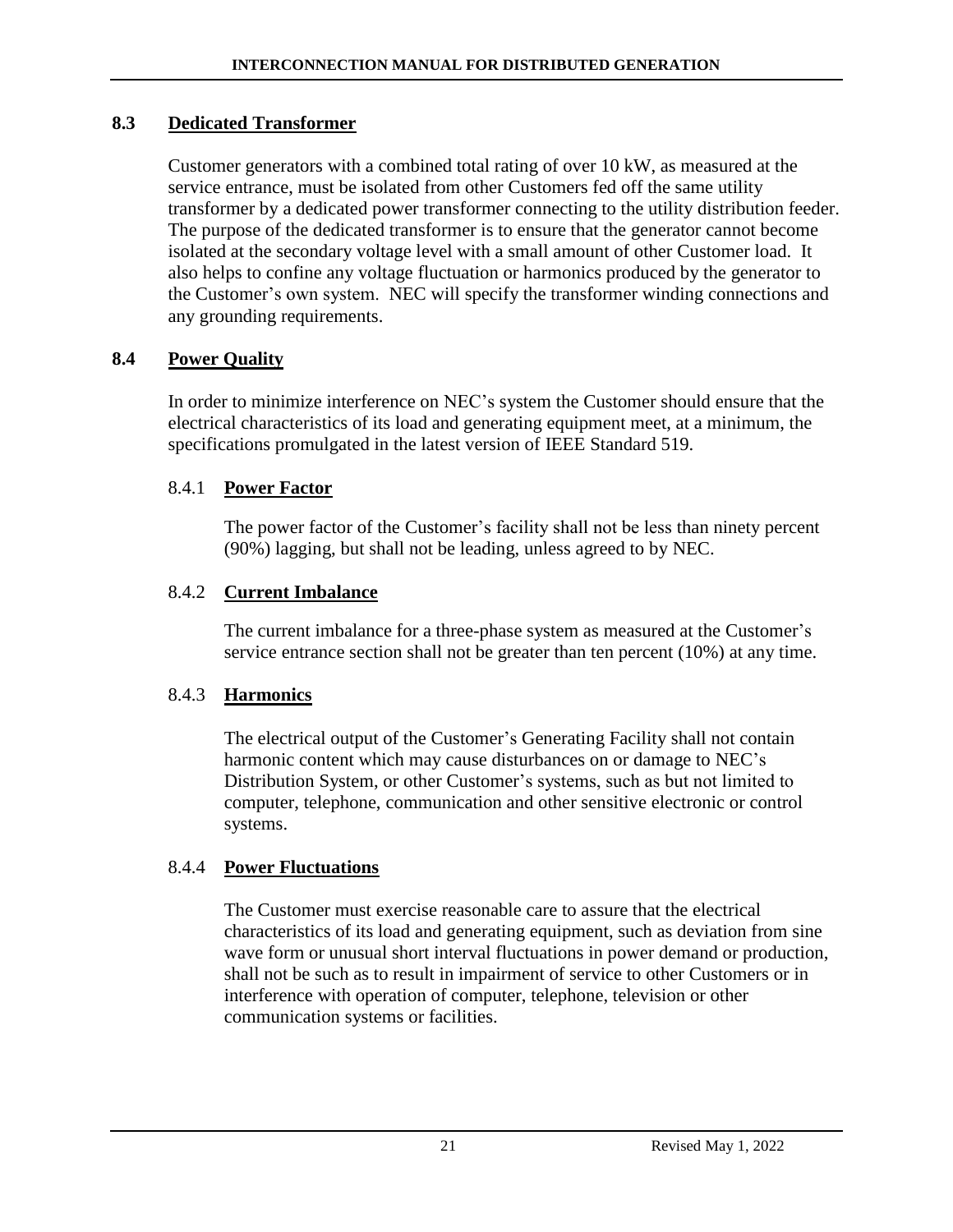#### 8.4.5 **Voltage Flicker**

The Customer facilities shall not cause Voltage Flicker at the Point of Interconnection that exceeds generally accepted practice or NEC standards.

#### 8.4.6 **Monitoring Requirements**

NEC shall have the option to install, at the Customer's expense, power quality monitoring equipment at the Customer's facility to investigate any power quality problems that may be caused by the operation of the Customer's generator.

#### **8.5 Voltage Requirements**

Customer generating equipment must deliver, at the Point of Interconnection, 60 Hertz, either single or three-phase power at one standard voltage: (normally three-phase 24,940/14,400; 480/277; 208/120 volts or single-phase 120/240 volts as may be selected by the Customer subject to availability at the premises). Interconnections at other voltage levels will be handled on a case-by-case basis.

#### **8.6 Labeling Requirements**

#### 8.6.1 **Disconnect Switch**

The Customer shall label the Disconnect Switch "Interconnected Utility Disconnect Switch" (or "Photovoltaic Inverter, Wind Turbine, etc., Utility Disconnect Switch", as the case may be) by means of a permanently attached placard with clearly visible and permanent letters*.*

#### 8.6.2 **Breaker Panels**

The Customer is responsible for ensuring that all electrical devices such as panel boxes, etc., which are or can be back-fed by the Customer's generator(s) are clearly identified/labeled as such in accordance with the requirements of the National Electrical Code. NEC will assume responsibility for labeling any utility equipment.

#### **8.7 Protective Relaying Requirements**

#### 8.7.1 **General Requirements**

- 8.7.1.1 The Customer shall be solely responsible for properly protecting and synchronizing their generator(s) with the NEC system.
- 8.7.1.2 Customer facility shall include a UL approved automatic interrupting device that is rated to interrupt available fault (short circuit) current. The interrupting device shall be tripped, as a minimum, by all protective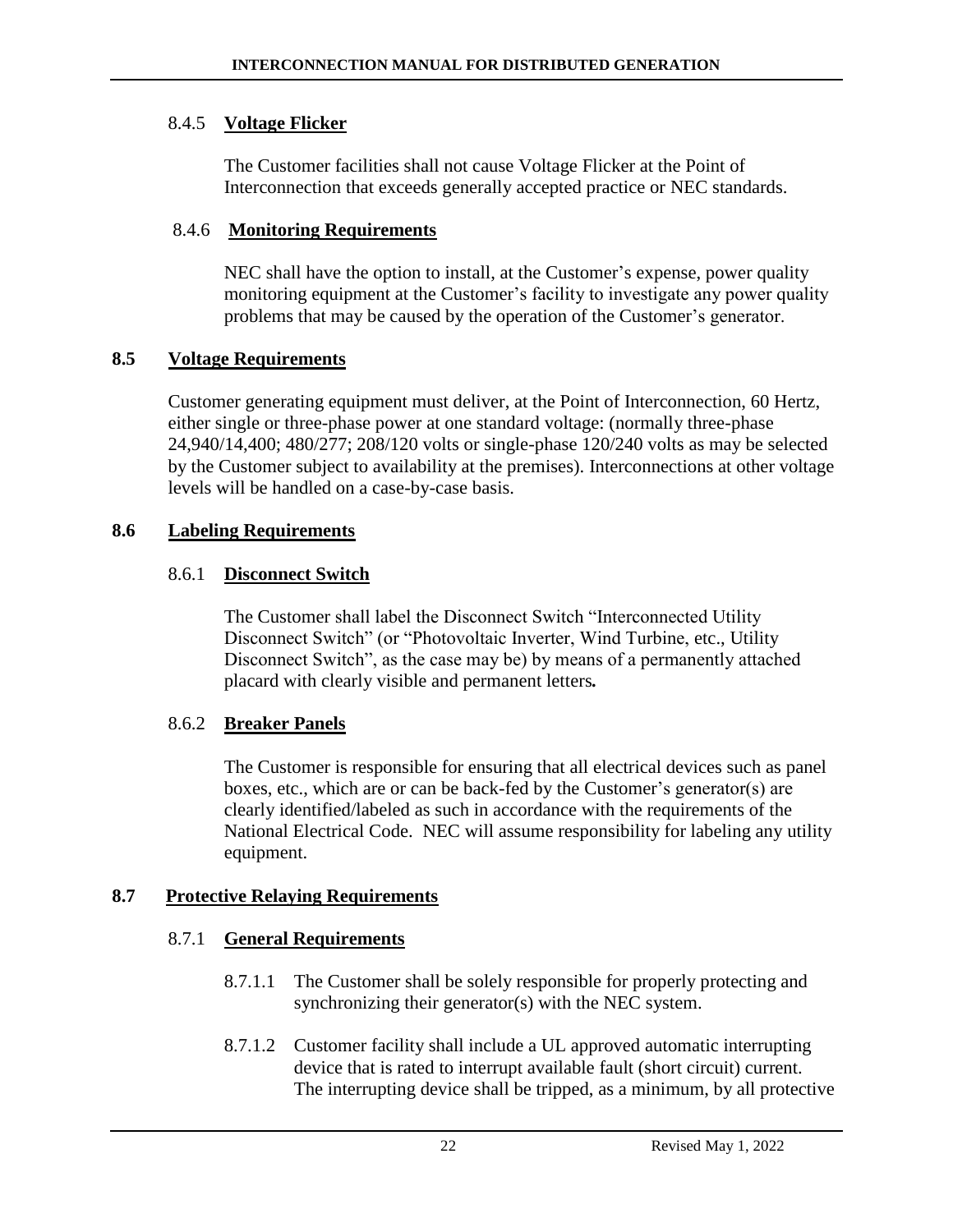devices required herein.

- 8.7.1.3 Inherent characteristics of induction disk type voltage and frequency relays render their use unsuitable for some generator interface protection applications. Therefore, relays with definite level and timing characteristics (e.g., solid state type relays) will be necessary to meet the minimum requirements established herein.
- 8.7.1.4 For generator Classes II and above (>50 kW) that require both voltage and frequency relay protection, separate and independent voltage and frequency relays and associated trip paths to the generator breaker (automatic interrupting device) are required. This is to ensure a redundant trip function in the event of a single relay failure or out-oftolerance condition. It is acceptable however, for the over/under ("O/U") voltage functions to be integrated into a single O/U voltage relay, and for the O/U frequency functions to be integral to a single O/U frequency relay. Multifunction relays are allowed if the relay has selftest capability and the relay failure contacts are connected to trip the generator. Digital fault recorder (DFR) facilities are required to be installed in the interconnecting equipment. DFR in relays would be acceptable.
	- 8.7.1.5 The generator protective scheme shall be of a fail-safe design such that loss of the protection scheme control power will immediately cause the generator breaker to open. The relays provided shall be equipped with NEC approved test switches to provide isolation for CT's, VT's and Outputs and to facilitate testing.

#### 8.7.2 **Minimum Relaying Requirements**

#### 8.7.2.1 **Class I (Single or Three Phase: 50 kW or less)**

- 1. The minimum protection required is an under-voltage contactor.
- 2. For all synchronous generators and forced commutated inverters, a synchronizing scheme, either manual with synch check relay, or an automatic synchronizer is required.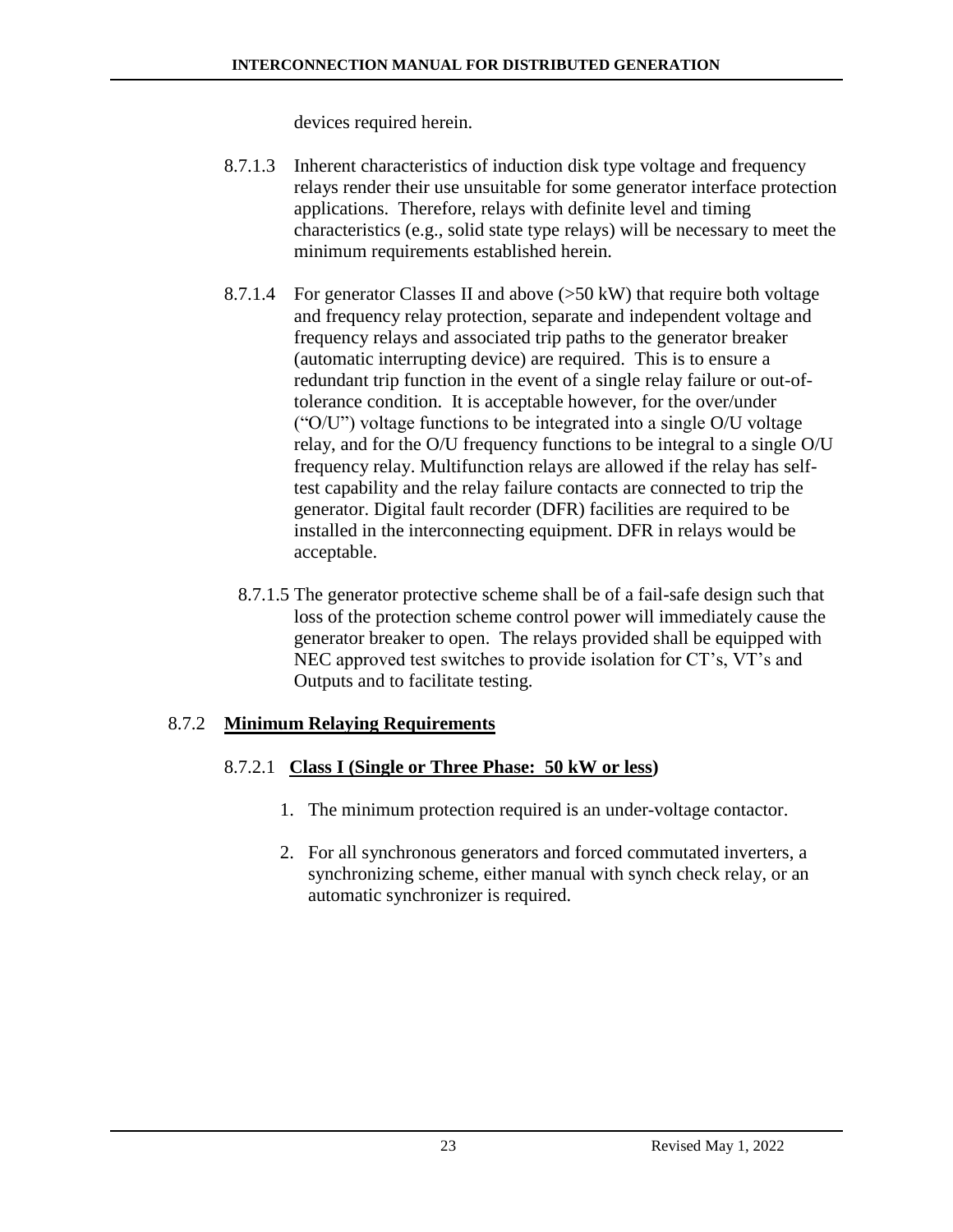#### 8.7.2.2 **Class II (Three Phase: 51-300 kW)**

- 1. Relays for overvoltage, undervoltage, overfrequency, and underfrequency are required.
- 2. For all synchronous generators and forced commutated inverters, a synchronizing scheme, either manual with synch check relay, or an automatic synchronizer is required.
- 3. For installations interconnected to NEC's system through a transformer with connections that will not supply current to a ground fault on the utility system, a ground fault detector may be necessary. NEC will advise Customer of any such requirements after a preliminary review of the Customer's proposed installation.

#### 8.7.2.3 **Class III (Three Phase: 301-5,000 kW)**

- 1. For this class of installation, utility grade protection devices and equipment will be required.
- 2. Relays for overvoltage, undervoltage, overfrequency, and underfrequency are required. Generators in this range may require additional relays and DTT. This requirement will be determined during the Interconnection Study.
- 3. For all synchronous generators and forced commutated inverters, a synchronizing scheme, either manual with synch check relay, or an automatic synchronizer is required.
- 4. For installations interconnected to NEC's system through a transformer with connections that will not supply current to a ground fault on the utility system, a ground fault detector may be necessary. NEC will advise Customer of any such requirements after a preliminary review of the Customer's proposed installation.
- 5. Other equipment such as supervisory control and alarms, telemetering, and associated communications channel may be necessary. NEC will advise Customer of any communications requirements after a preliminary review of the proposed installation.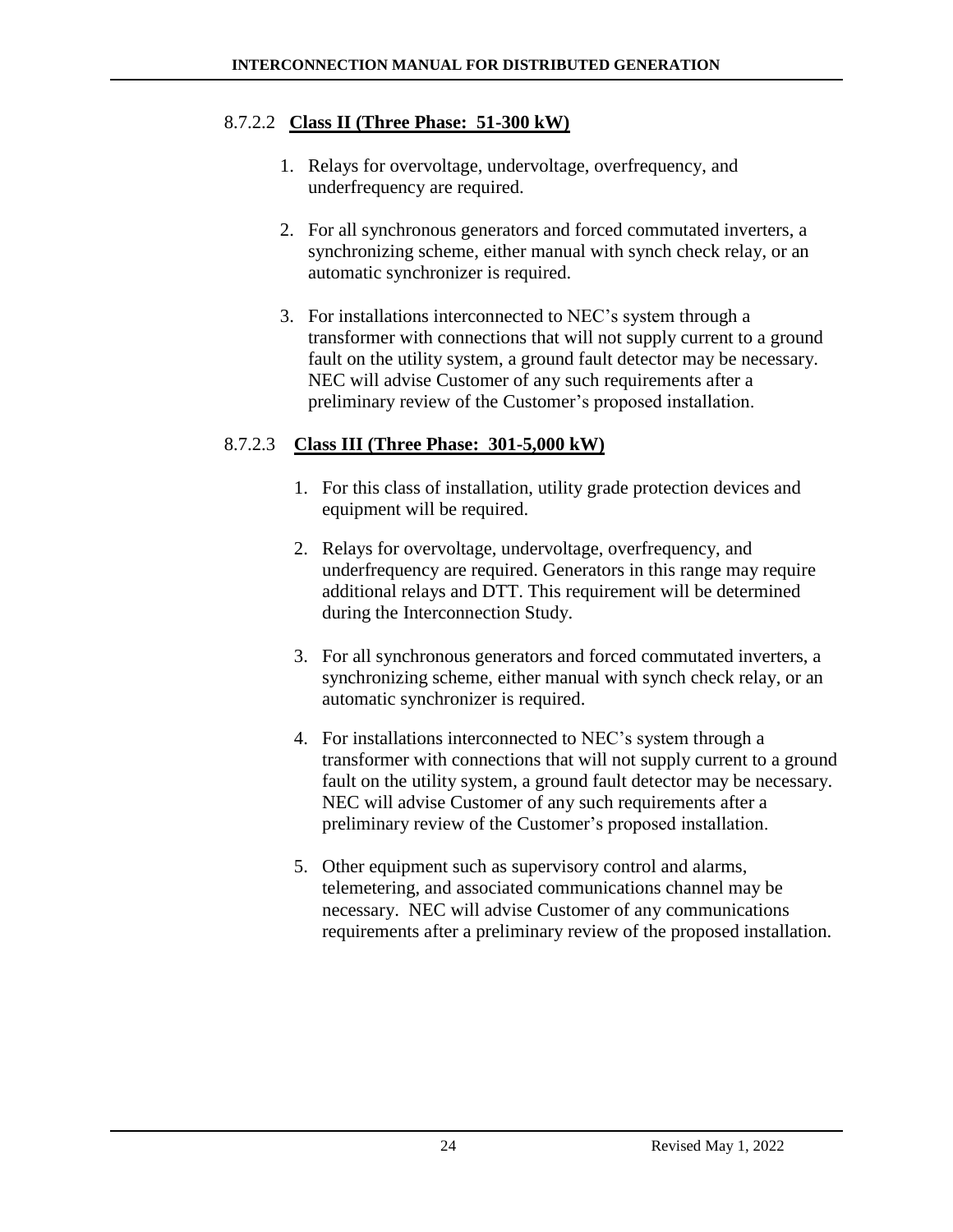#### 8.7.2.4 **Class IV (Three Phase: Greater than 5,000 kW)**

Note: Induction Generators or Line Commutated Inverters (LCI) in this size range are not anticipated.

- 1. For this class of installation, utility-grade protective devices and equipment will be required*.*
- 2. Relays for overvoltage, undervoltage, overfrequency, and underfrequency are required.
- 3. For all synchronous generators and forced commutated inverters, a synchronizing scheme, either manual with synch check relay, or an automatic synchronizer is required.
- 4. A ground time overcurrent and instantaneous overcurrent relay, or for installations interconnected to NEC's system through a transformer with connections that will not supply current to a ground fault on the utility system, a ground fault detection scheme is required.
- 5. The following relays are also required:
	- (a) Voltage-controlled time overcurrent relays, one per phase
	- (b) Negative sequence time overcurrent relay
	- (c) Overexcitation relay
	- (d) Loss of excitation relay
- 6. Other equipment such as supervisory control and alarms, telemetering, and associated communications channel may be necessary. NEC will advise Customer of any communications requirement after a preliminary review of the proposed installation.

The minimum protective relaying requirements for parallel operation of distributed generation are summarized in the following table: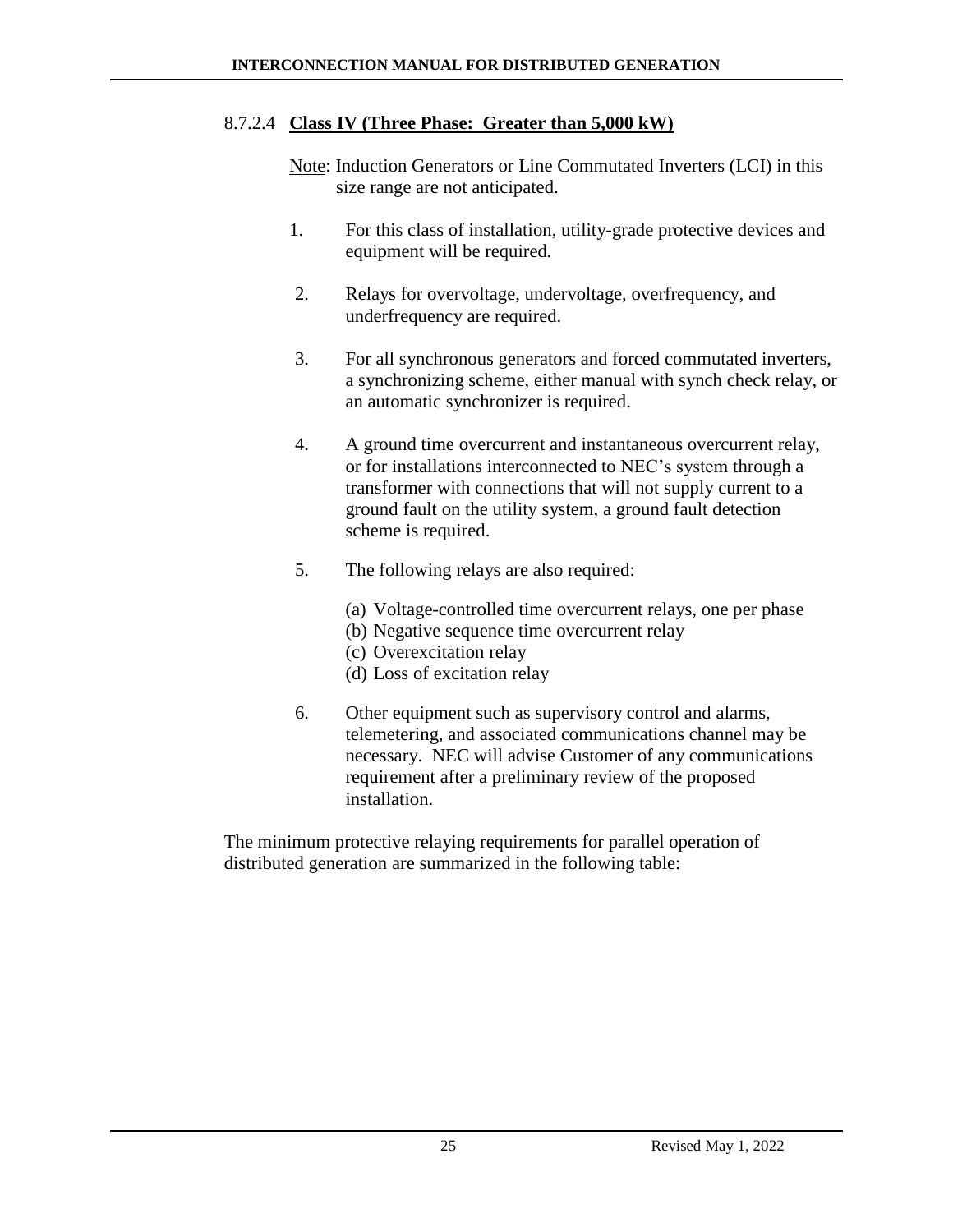|                       | Induction Generator/            | Synchronous Generator/                    |
|-----------------------|---------------------------------|-------------------------------------------|
|                       | <b>Line Commutated Inverter</b> | <b>Forced Commutated Inverter</b>         |
| Class I               | Undervoltage contactor          | Undervoltage contactor                    |
| 50 kW or less         |                                 | Synchronizing                             |
| Class II              | Overvoltage, Undervoltage       | Overvoltage, Undervoltage                 |
| 51 to 300 kW          | Overfrequency,                  | Overfrequency, Underfrequency             |
|                       | Underfrequency                  | Synchronizing                             |
| Class III             | Overvoltage, Undervoltage       | Overvoltage, Undervoltage                 |
| 301 to 5,000 kW       | Overfrequency,                  | Overfrequency, Underfrequency             |
|                       | Underfrequency                  | Synchronizing                             |
| Class IV              | No induction generators of this | Overvoltage, Undervoltage                 |
| Greater than 5,000 kW | size anticipated                | Overfrequency, Underfrequency             |
|                       |                                 | Synchronizing                             |
|                       |                                 | <b>Ground Time Overcurrent</b>            |
|                       |                                 | Ground Instantaneous Overcurrent          |
|                       |                                 | Voltage-controlled Time Overcurrent       |
|                       |                                 | Loss of Excitation                        |
|                       |                                 | Overexcitation                            |
|                       |                                 | <b>Negative Sequence Time Overcurrent</b> |

#### **Summary of Minimum Protective Relaying Requirements**

#### 8.7.3 **Relay Settings**

Voltage and frequency relays needed for minimum interface protection for all classes will have setting limits as specified below.

- 8.7.3.1 Undervoltage relays will operate at no less than 90% of the nominal voltage level (108 volts on a 120V base) and will have a maximum time delay of 1.0 seconds.
- 8.7.3.2 Overvoltage relays will operate at no greater than 110% of nominal voltage (132 volts on a 120V base) and will have a maximum time delay of 1.0 seconds.
- 8.7.3.3 Overfrequency relays will operate at no greater than 60.5 Hz and will have a maximum time delay of 0.1 seconds.
- 8.7.3.4 Underfrequency relays will operate at no less than 59.5 Hz and have a maximum time delay of 0.1 seconds.

Additional settings for Class IV installations and/or any other relays that may be required due to unusual circumstances will be handled on a case by case basis.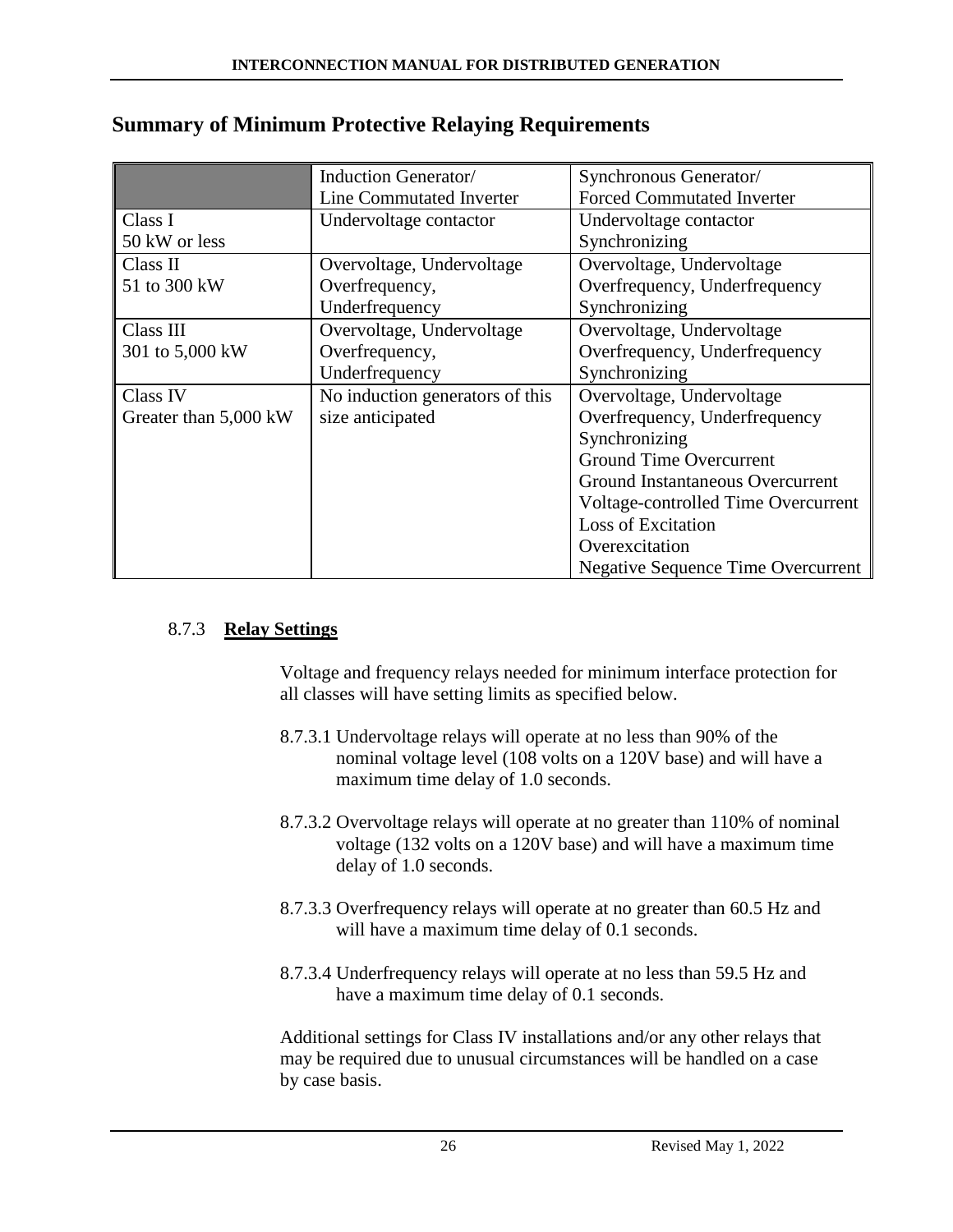#### **8.8 Criteria For Review And Screening of Each Proposed Generation Facility**

Generating Facility interconnection applications may, at NEC's discretion, be reviewed against some or all of the below criteria, depending on system size. The specific criteria screens used by NEC will vary based on the specifications, size, and features of individual projects and Generating Facilities.

- 8.8.1 For interconnection of a proposed Generating Facility to a distribution circuit, the aggregated generation on the circuit, including the proposed Generating Facility, shall not exceed 15% of the total circuit annual peak load as most recently measured at the substation or on the line section (if available), or the circuit hosting capacity limit, whichever is greater. Non-Exporting Systems, regardless of system size, and Inadvertent Export systems with a Maximum Capacity of 20 kW and under shall not be subject to this subsection.
- 8.8.2 A proposed Generating Facility shall not contribute more than 10% to a distribution circuit's maximum fault current at any point on the Distribution System, including during normal contingency conditions that may occur due to reconfiguration of the feeder or the distribution substation.
- 8.8.3 The proposed Maximum Capacity of a Generating Facility, in aggregate with the Maximum Capacity of other generation on a distribution circuit, shall not cause any distribution protective devices and equipment (including, but not limited to, substation breakers, fuse cutouts, and line reclosers), or consumer equipment on the system, to exceed 90% of the short circuit interrupting capability. Interconnection shall not be proposed for a circuit that already exceeds 90% of the short circuit interrupting capability.
- 8.8.4 NEC employs a three-phase, four-wire, primary Distribution System. Interconnection to NEC shall be line-to-neutral for both three-phase and single-phase Generating Facilities.
- 8.8.5 If a proposed Generating Facility is to be interconnected on a single-phase shared secondary, the aggregate generation capacity on the shared secondary, including the Maximum Capacity of the Generating Facility, shall not exceed 75% of the service transformer rating (see Section 8.3 regarding a dedicated transformer). Non-Exporting Systems and Inadvertent Export systems shall not be subject to this subsection.
- 8.8.6 If a proposed Generating Facility is single-phase and is to be interconnected on a transformer center tap neutral of a 240-volt service, its addition shall not create an imbalance between the two sides of the 240 volt service of more than 20% of the nameplate rating of the service transformer.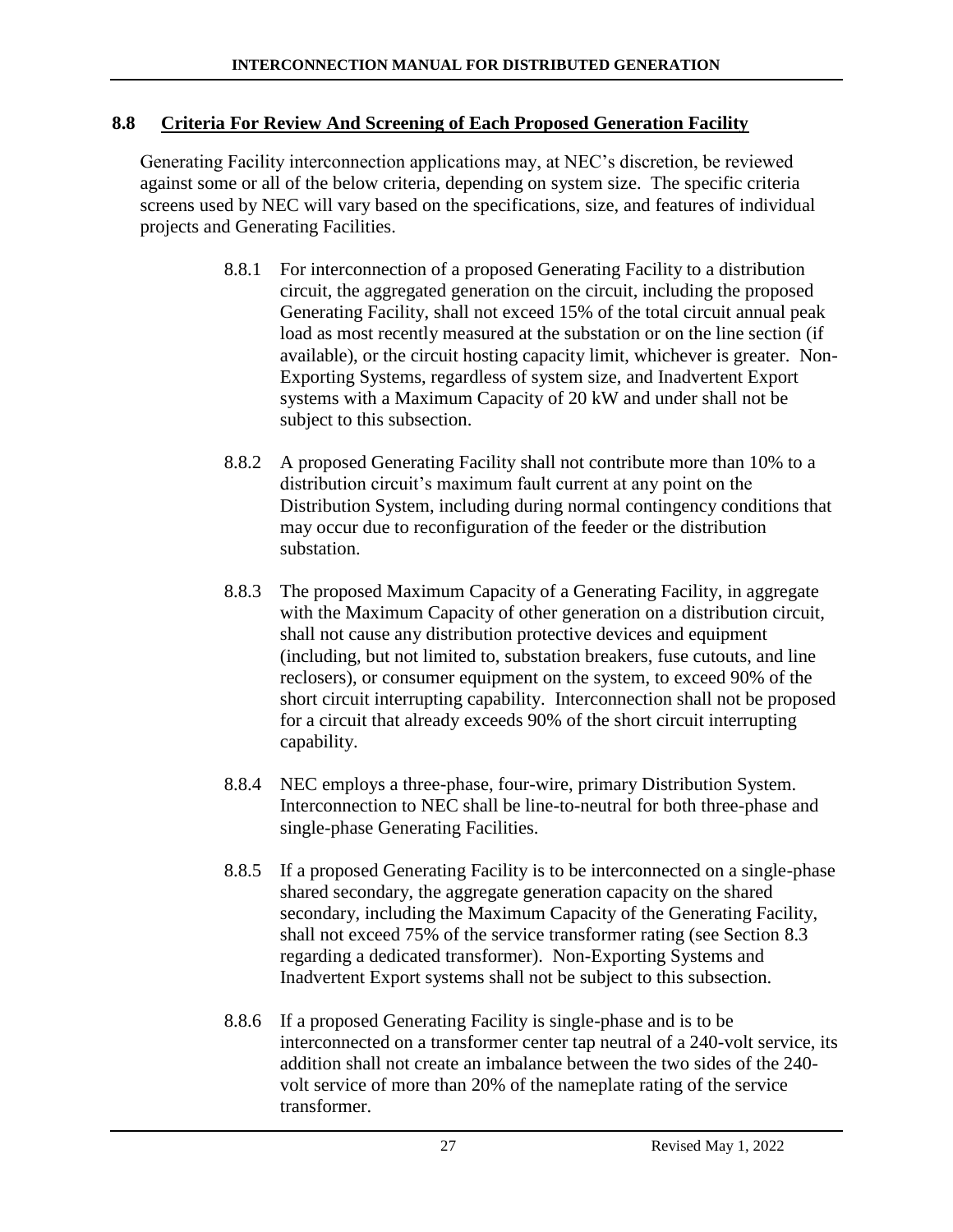- 8.8.7 A proposed Generating Facility's Point of Interconnection shall not be on a transmission line.
- 8.8.8 A proposed Generating Facility shall not exceed the capacity of the Customer's existing electrical service unless there is a simultaneous request for an upgrade to the Customer's electrical service or the Generating Facility is configured never to inject on to the feeder power that exceeds the capacity of the electrical service.
- 8.8.9 If a proposed Generating Facility is non-inverter based, the Generating Facility must comply with the Protective Relaying Requirements in Section 8.7 of this Interconnection Manual.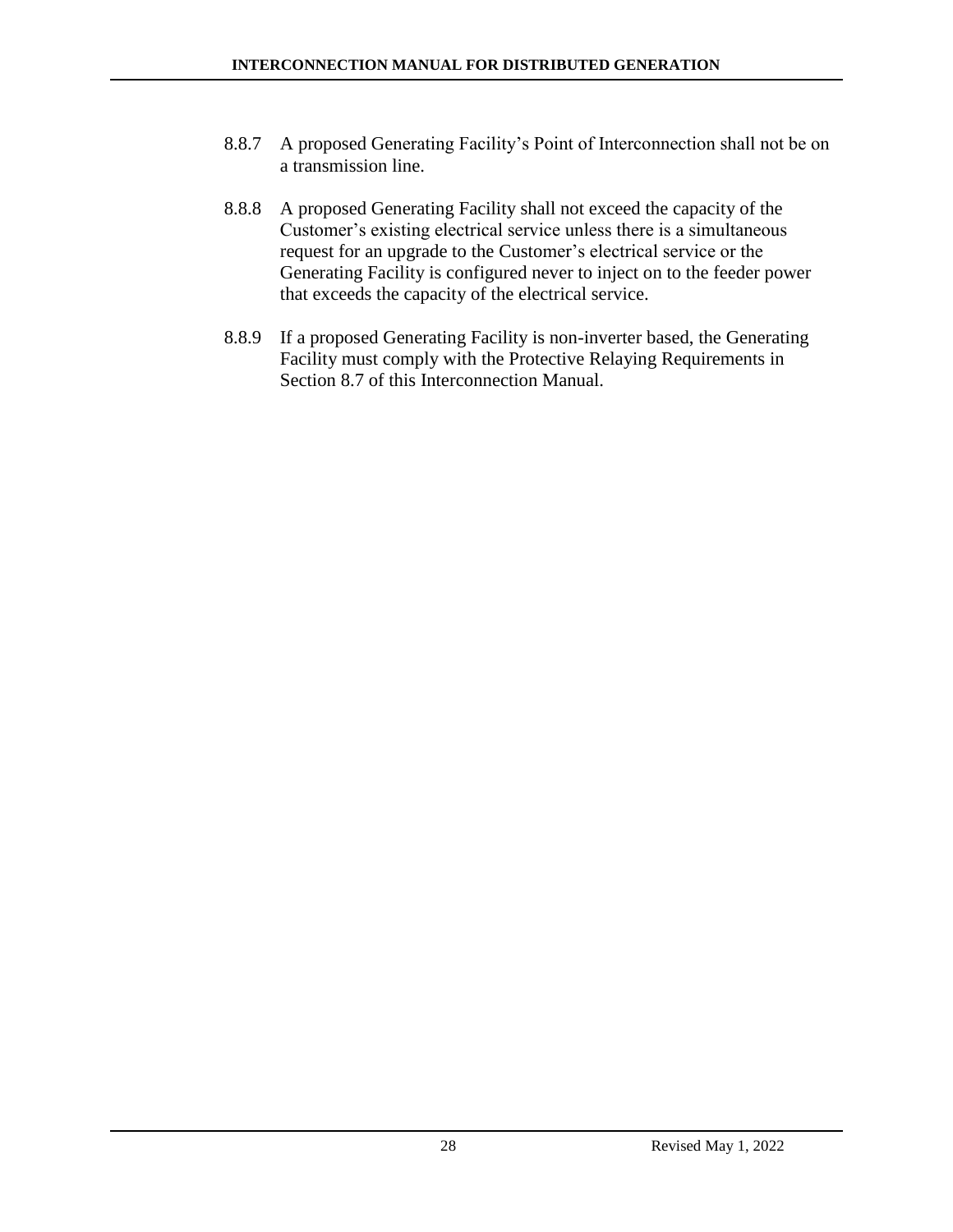## **9. METERING REQUIREMENTS**

<span id="page-29-0"></span>The Customer must provide and install at Customer's expense, and in accordance with NEC service standards, meter sockets and metering cabinets in a suitable location.

NEC will furnish, own, install and maintain all meters that register the flow of all energy from the Customer. The Customer will be invoiced, or billed as specified in the Electric Supply/Purchase Agreement, for the cost of the required meter(s) and maintenance costs.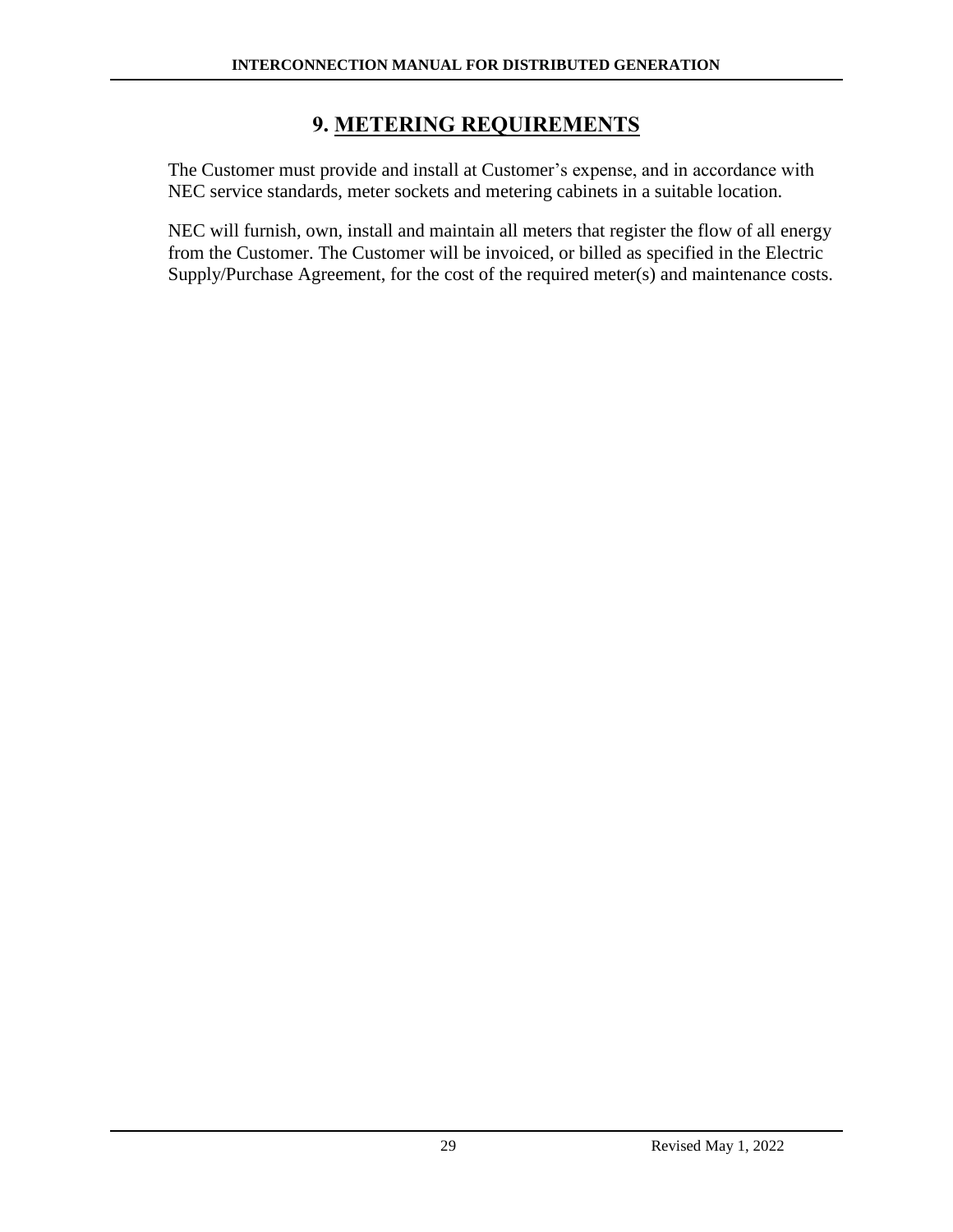## **10. APPLICATION PROCESS AND DOCUMENTATION REQUIREMENTS**

<span id="page-30-0"></span>Note: NEC approvals given pursuant to the review and approval process and the Interconnection Agreement shall not be construed as any warranty of, or representation regarding the safety, durability, reliability, performance or fitness of Customer's generation and service facilities, its control or protective device or the design, construction, installation or operation thereof, to Customer or any third party.

#### 10.1 **Application Review Considerations**

During the Application process, NEC will make all practical efforts to follow the schedule and timelines set out in the Application Process Timeline. However, NEC's review, study, and processing of each Application will be subject to the number of Applications received and the availability of NEC staff. Depending on the size, specifications, and features of a Generating Facility and/or project, NEC may require that a third-party engineering consulting firm(s) be involved, which may add time to the review process.

#### 10.2 **Application Process:**

The Customer must submit written equipment specifications and plans for the installation and operation of its Generating Facility, Interconnection Facilities, control and protective devices and facilities for NEC review and advance written approval prior to actual equipment installation. The "Application for Operation of Consumer-Owned Generation" attached to this document as Appendix A must be completed and all supplementary information requested therein must be provided.

10.2.1 NEC strongly encourages each Customer to contact and work closely with NEC at the conceptual stages of the design to ensure that the project proceeds smoothly. Upon request from the Applicant, NEC will provide a sample diagram to indicate the level of detail and type of information required for a typical system.

## 10.3 **Timeline:**

- 10.3.1 Once an application has been submitted to the department specified on the application, NEC will ensure that any individual in the specified department will be able to coordinate with the Applicant. NEC will generally require a single point of contact from the Applicant to coordinate the interconnection process.
- 10.3.2 NEC will provide the application packet to a member or their representative within seven (7) days of their request for the application.
- 10.3.3 Upon receipt of the completed application, NEC will contact the member or their representative within seven (7) days to review NEC's programs and tariffs, and address any questions the member or representative has.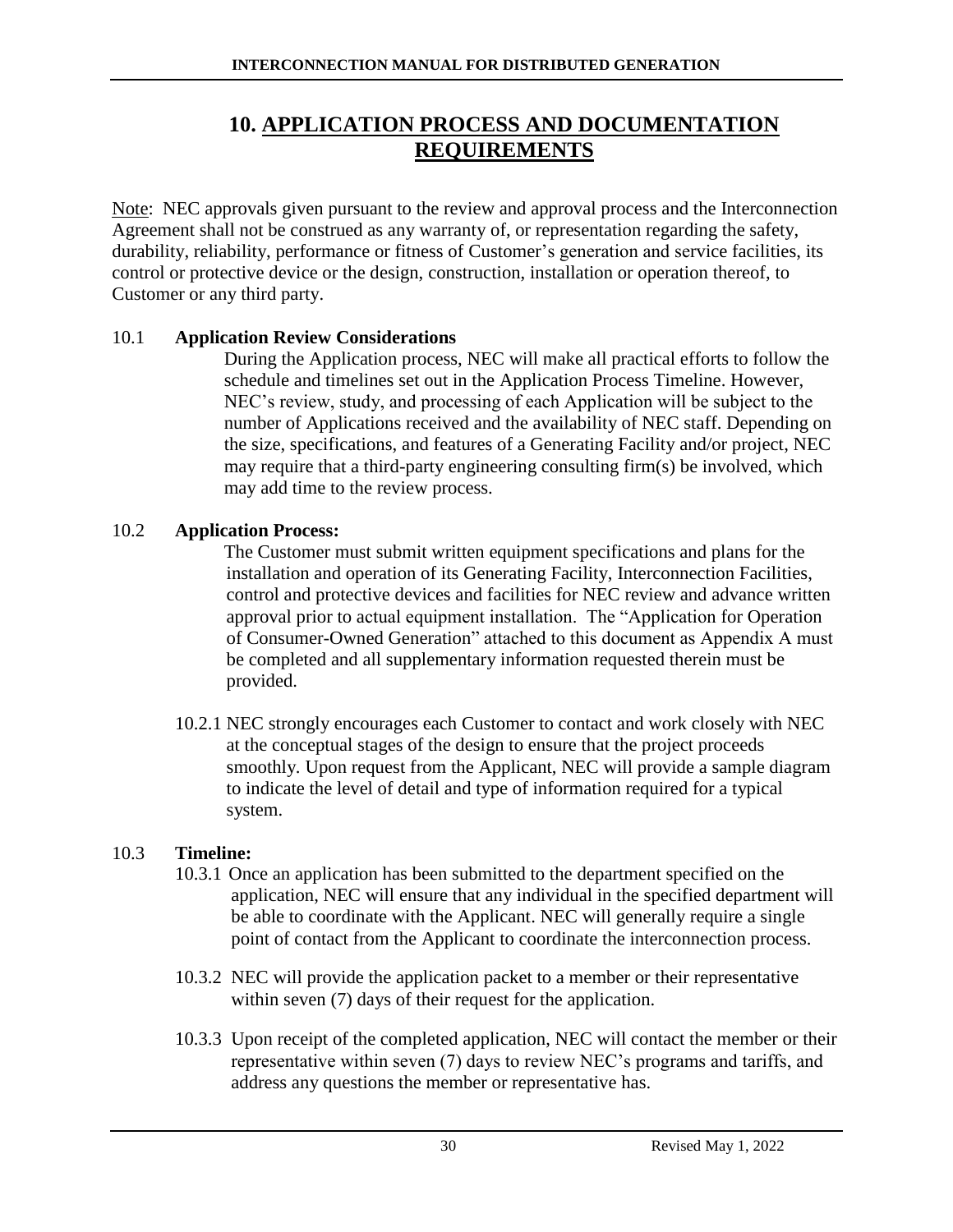10.3.4 Within fourteen (14) days of receipt of the completed application, NEC will inform the member or representative as to the sufficiency and completeness of their application; if there are deficiencies in the application, the member or representative will be notified in writing of the outstanding requirements.

Generating Facilities of Maximum Capacity greater than 2 MW (as a single system or several close proximity systems in aggregate) NEC is required to provide notice to, and receive approval from, its wholesale power supplier per the terms of the Balancing Authority Services Agreement. These applications will be processed under Max Study Track. The components of this process are listed below and elaborated upon thereafter.

- a. Pre-application Meeting
- b. Application Submittal
- c. Application Review
- d. Scoping Meeting
- e. Feasibility Study
- f. System Impact Study
- g. Facilities Study
- h. Interconnection Agreement

The pre-application meeting is optional and is an opportunity for the Customer to discuss the proposed project with NEC and ask any questions.

For NEC review, the application for Max Study Track includes an application form, electrical one-line and three-line diagrams, AC and DC control schematics, a location map, a site plan, and Generating Facility equipment information (e.g. data sheets, product bulletins, etc.).

In response to NEC's receipt of a completed Application, NEC (or an NECdesignated third party) may undertake an Interconnection Study. An Interconnection Study may include:

- a. Feasibility Study
- b. System Impact Study
- c. Facilities Study
- d. Additional Analysis/Study Required

Following the initial review by NEC and within 30 calendar days, NEC will notify the applicant of one of the following determinations:

a) Generating Facility meets all requirements, and no additional equipment or system modifications are necessary, the application will be approved for Interconnection.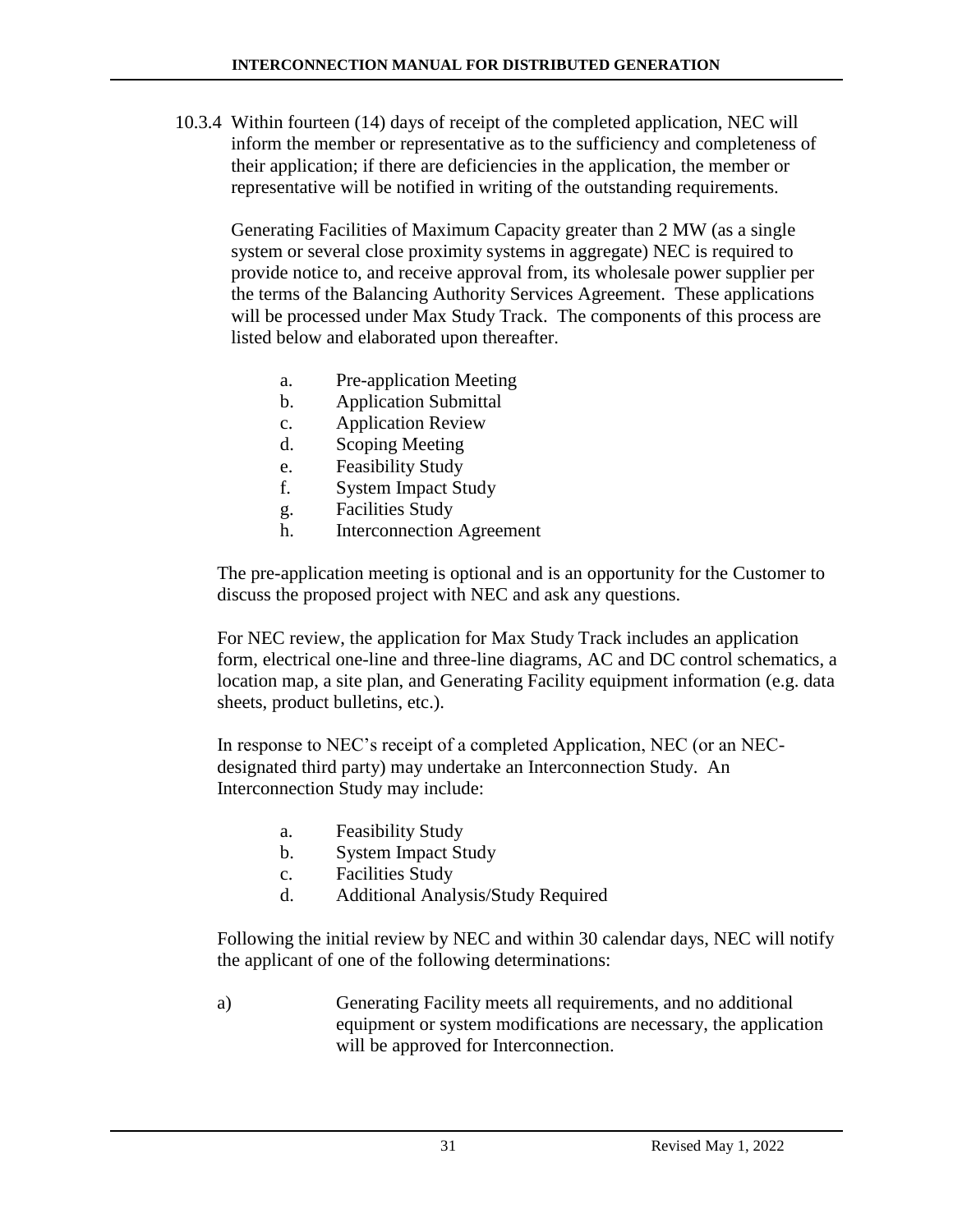b) Generating Facility does not meet one or more of the Interconnection requirements, and NEC determines that more study is necessary. Within 21 calendar days after notice of Generating Facility not meeting interconnection requirements, the member may request an optional Scoping Meeting. The Scoping Meeting purpose is for NEC to explain the studies needed and the costs and timelines associated with each.

Following the Scoping Meeting and if Feasibility Study is required, an agreement outlining the scope of the study and a good faith estimate of the cost of the materials and labor needed to perform the study will be provided to the Customer within 14 days.

The Feasibility Study evaluates short circuit currents and existing circuit protection equipment in an effort to determine whether further studies are necessary.

After Customer executes agreement, provides all requested information necessary to complete the Study, and pays the estimated cost, NEC shall complete the Study within 60 calendar days.

If deemed necessary by NEC, NEC shall undertake a System Impact Study. NEC shall provide Customer, within 14 calendar days after completing the previous study or meeting, an agreement including an outline of the scope of the study and a good faith estimate of the cost of the materials and labor needed to perform the study.

System Impact Study involves modeling the NEC circuit to which the Generating Facility will interconnect in Distribution System modeling software and evaluating the impact of the Generating Facility based on the following studies:

- a. Load Flow Study
- b. Short Circuit Study
- c. Voltage Regulation Study
- d. Circuit Protection and Coordination Study
- e. Islanded Operation Potential

After Customer executes agreement, provides all requested information necessary to complete the Study, and pays the estimated cost, NEC shall complete the Study within 60 calendar days.

If the outcome of the System Impact Study determines the need for additional NEC facilities to accommodate the Interconnection, a Facilities Study will be required. NEC shall provide Customer, within 14 calendar days after completing the previous study or meeting, an agreement including an outline of the scope of the study and a good faith estimate of the cost of the materials and labor needed to perform the study.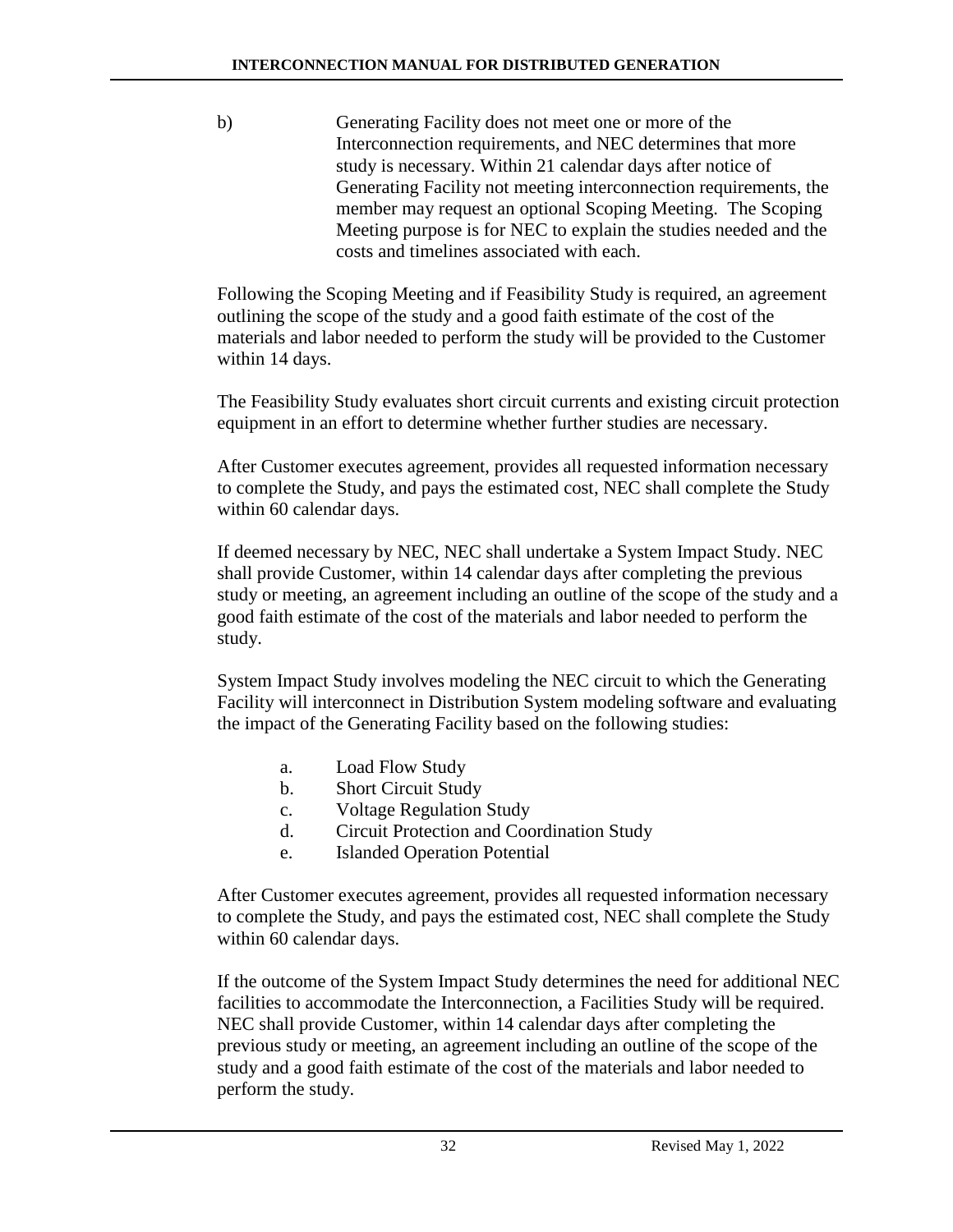The Facilities Study identifies all NEC work necessary prior to Generating Facility Interconnection. It includes a list of tasks, cost estimates, and a schedule for construction completion. For any study work including but not limited to the Feasibility Study, System Impact Study, and Facilities Study, the Customer will be required to provide an up-front deposit for the study based on a good faith estimate by NEC. Actual costs incurred by NEC will be required to be paid upon completion of the study.

After Customer executes agreement, provides all requested information necessary to complete the Study, and pays the estimated cost, NEC shall complete the Study within 60 calendar days.

## **No Warranty from NEC**

Approvals granted by NEC during the review and approval process (or any related process) shall not be construed as any warranty or representation to Customer or any third party regarding the safety, durability, reliability, performance or fitness of Customer's Generation Facility, its control or protective devices or the design, construction, installation or operation thereof.

- 10.3.5 When the Customer or their representative notifies NEC that the installation is complete and a green tag inspection has been received from the appropriate oversight agency, NEC will contact its electrical installation inspector to schedule an on-site inspection.
- 10.3.6 Upon a satisfactory site inspection, NEC will notify the Customer in writing that the facility is ready for operation in accordance with the agreed-upon terms and conditions.
- 10.4 A Customer must reimburse NEC for the costs incurred, to the extent they exceed those normally incurred for Customers who do not have self-generation facilities, upon invoice, or as specified in the Electric Supply/Purchase Agreement, for Interconnection Facilities on its system (including but not limited to control or protective devices, or any other facilities), in order to accommodate or protect the Customer's Generating Facility or NEC's equipment
- 10.5 Following NEC approval of the Customer's proposed Generating Facility and associated facilities, any change, alteration or modification may not be made by the Customer without resubmitting plans to NEC and obtaining written approval from NEC. This includes the equipment specifications, the plans, control and protective devices or settings, and in general the Generating Facility system configuration or any facilities appurtenant thereto.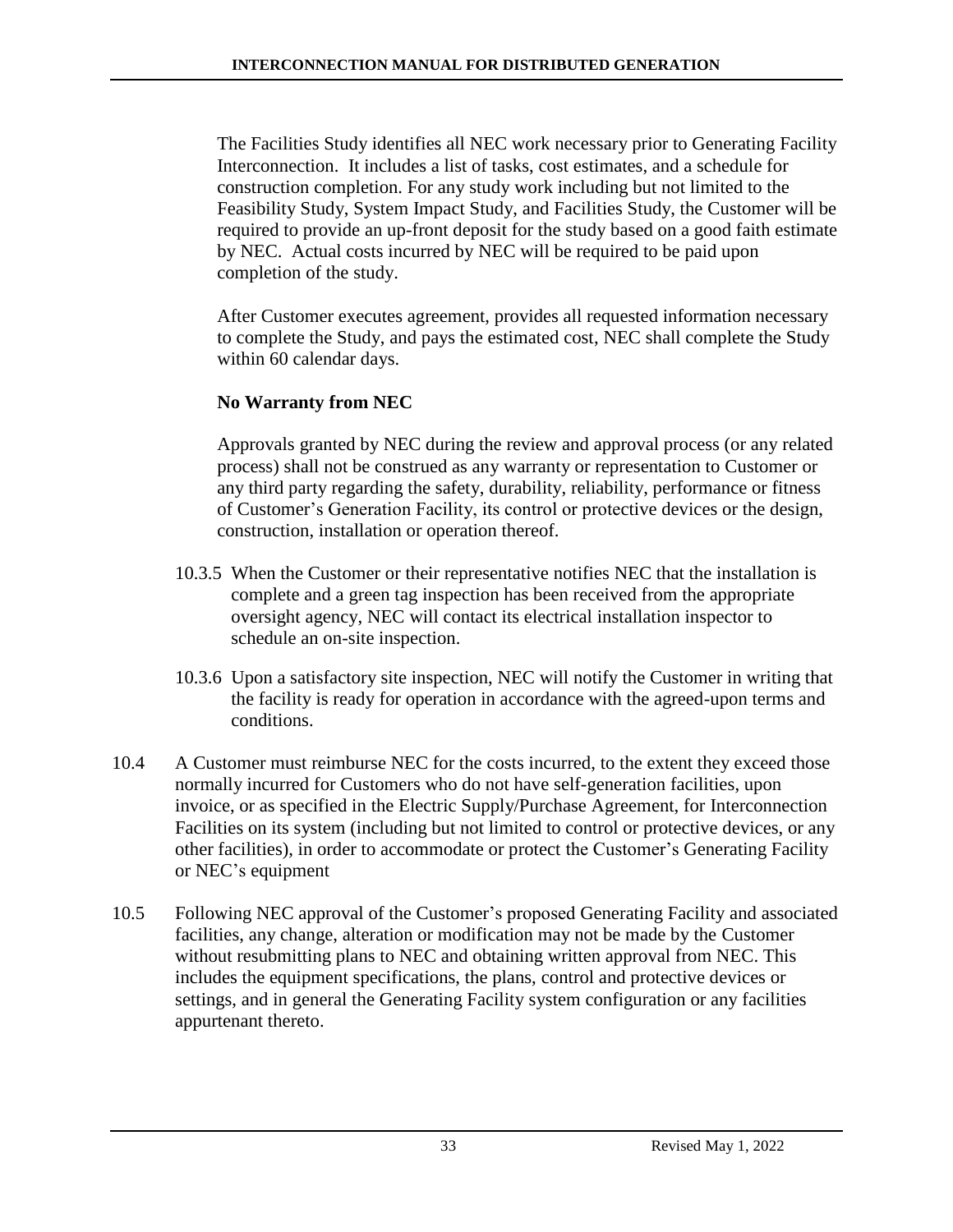## **11. TESTING AND START-UP REQUIREMENTS**

- <span id="page-34-0"></span>11.1 Following NEC approval of the Customer's Generating Facility and associated minimum interconnection requirements, the Customer shall, at a minimum, have all specified interface equipment, shutdown and associated protective devices tested and calibrated at the time of installation by qualified personnel and shall also perform functional trip testing of these relays and the associated generator or inverter breaker. Calibration must include on-site bench testing of pickup and timing characteristics of the relays. Functional testing must demonstrate that each (minimum) protective relay trip function as required herein, upon a (simulated) out of tolerance input signal will trip the generator breaker, and shall also include a simulated loss of control power to demonstrate that the generator breaker will open. A trip timing test (simulated loss of voltage) will suffice for static inverters rated 50 kW or less.
- 11.2 The Customer shall provide NEC with a copy of calibration and functional test results. Customer must also notify NEC in writing received by NEC at least five (5) working days in advance that such tests are to be performed and allow NEC personnel to witness such tests.
- 11.3 The Customer will be required to have a signed Interconnect Agreement with NEC, the preconditions for the effectiveness of which have been satisfied and completed, prior to electrically paralleling the Generating Facility with the NEC system.
- 11.4 The Customer will not commence interconnected operation of its Generating Facility until the installation has been inspected by an authorized NEC representative and final written approval is received from NEC to commence interconnected operation, which approval shall not be unreasonably withheld. The Customer shall give NEC at least five (5) working days' notice in writing prior to date when initial startup is to begin. NEC will have the right to have a representative present during initial energizing and testing of the Customer's system.
- 11.5 The Customer shall have all protective devices tested by a competent testing firm at the time of installation, prior to initial interconnection, and at intervals not to exceed four (4) years by qualified test personnel. The Customer shall (a) notify NEC as to when such tests are to be performed at least five (5) working days prior to such tests and allow NEC personnel to witness the test, and (b) provide NEC with a certified copy of the test results.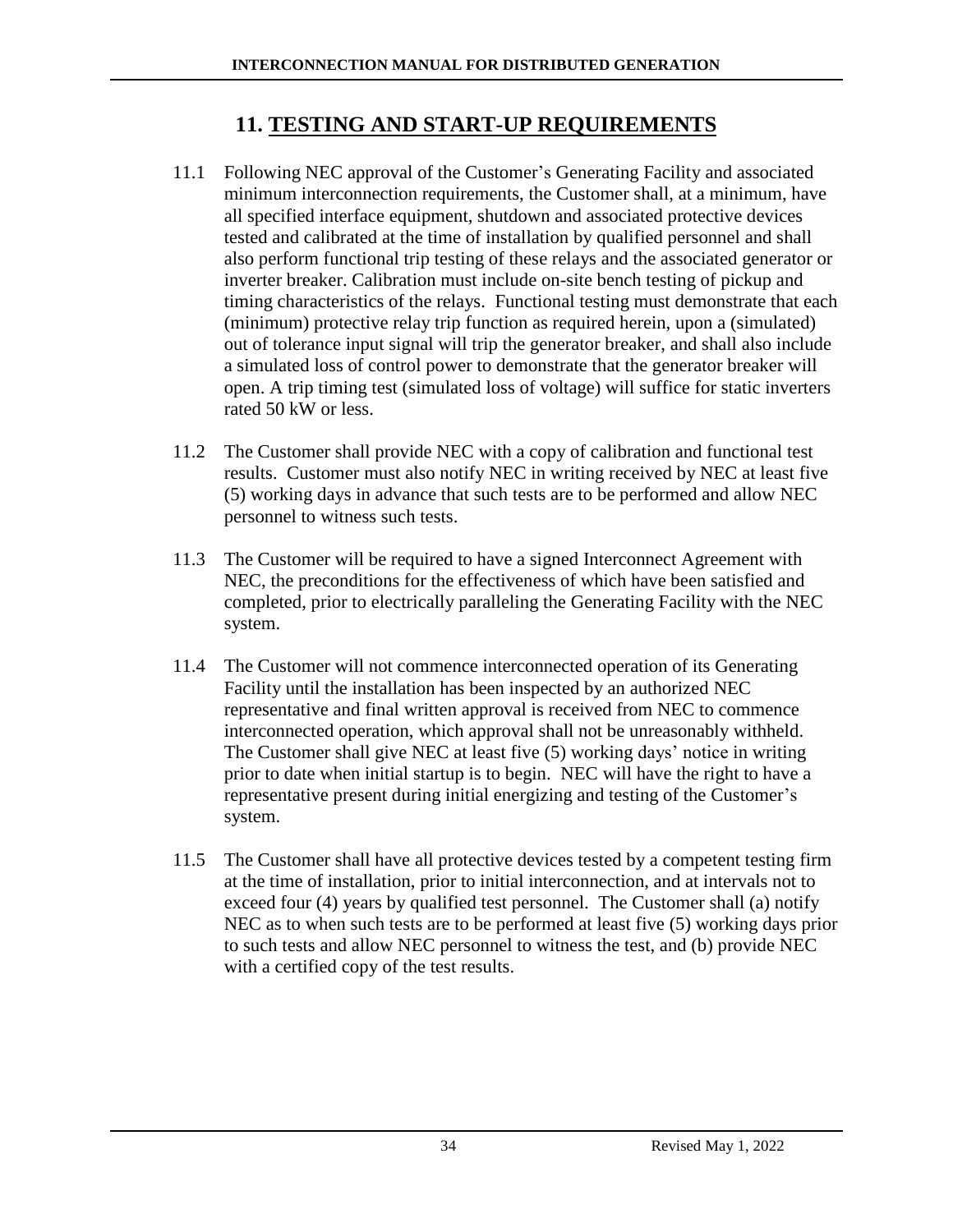## <span id="page-35-0"></span> **12. OPERATIONAL AND MAINTENANCE REQUIREMENTS**

- 12.1 The Customer will be responsible for operating and maintaining the Generating Facility in accordance with the requirements of all applicable safety and electrical codes, laws and governmental agencies having jurisdiction.
- 12.2 The Customer shall protect, operate and maintain the Generating Facility in accordance with those practices and methods, as they are changed from time-totime, which are commonly used in prudent engineering and electric utility operations and shall operate and maintain the Generating Facility lawfully in a safe manner and non-hazardous condition.
- 12.3 The Customer will allow NEC and its authorized agents access to the protective relaying and control facilities to conduct whatever startup or periodic tests NEC deems necessary. NEC will provide the Customer with advance notice of such tests, so that the Customer's representatives may be in attendance when such tests are performed.
- 12.4 In the event NEC or its authorized agents lock open the Disconnect Switch, the Customer shall not remove or tamper with such lock.
- 12.5 NEC will be allowed to install on Customer's premises any instrumentation equipment for research purposes. Such equipment shall be owned, furnished, installed and maintained by NEC.
- 12.6 NEC (including its employees, agents and representatives) shall have the right to enter the Customer's premises to (a) inspect the Customer's Generating Facility, protective devices, and to read or test instrumentation equipment that NEC may install, provided that as reasonably as possible, notice is given to the Customer prior to entering its premises; (b) maintain or repair NEC equipment; (c) disconnect the Generating Facility without notice if, in NEC's opinion, a hazardous condition exists and such immediate action is necessary to protect persons, NEC facilities or other Customers' or third parties' property and facilities from damage or interference caused by the Customer's Generating Facility, or improperly operating protective devices; (d) open the Disconnect Switch without notice if an operating clearance is required by NEC personnel; (e) close the Disconnect Switch upon completion of NEC work performed under an operating clearance. When the Customer has restored the Generating Facility to compliance, and notifies NEC of such, NEC will have the Generating Facility inspected within five (5) days, and upon verification of compliance, the Generating Facility will be reconnected as quickly as practicable.
- 12.7 Upon termination of the Interconnect Agreement, the Customer shall be responsible for ensuring that the Disconnect Switch is immediately opened, and that the electric conductors connecting the Customer's generator(s) to the Disconnect Switch are lifted and permanently removed, so as to preclude any possibility of interconnected operation in the future. NEC reserves the right to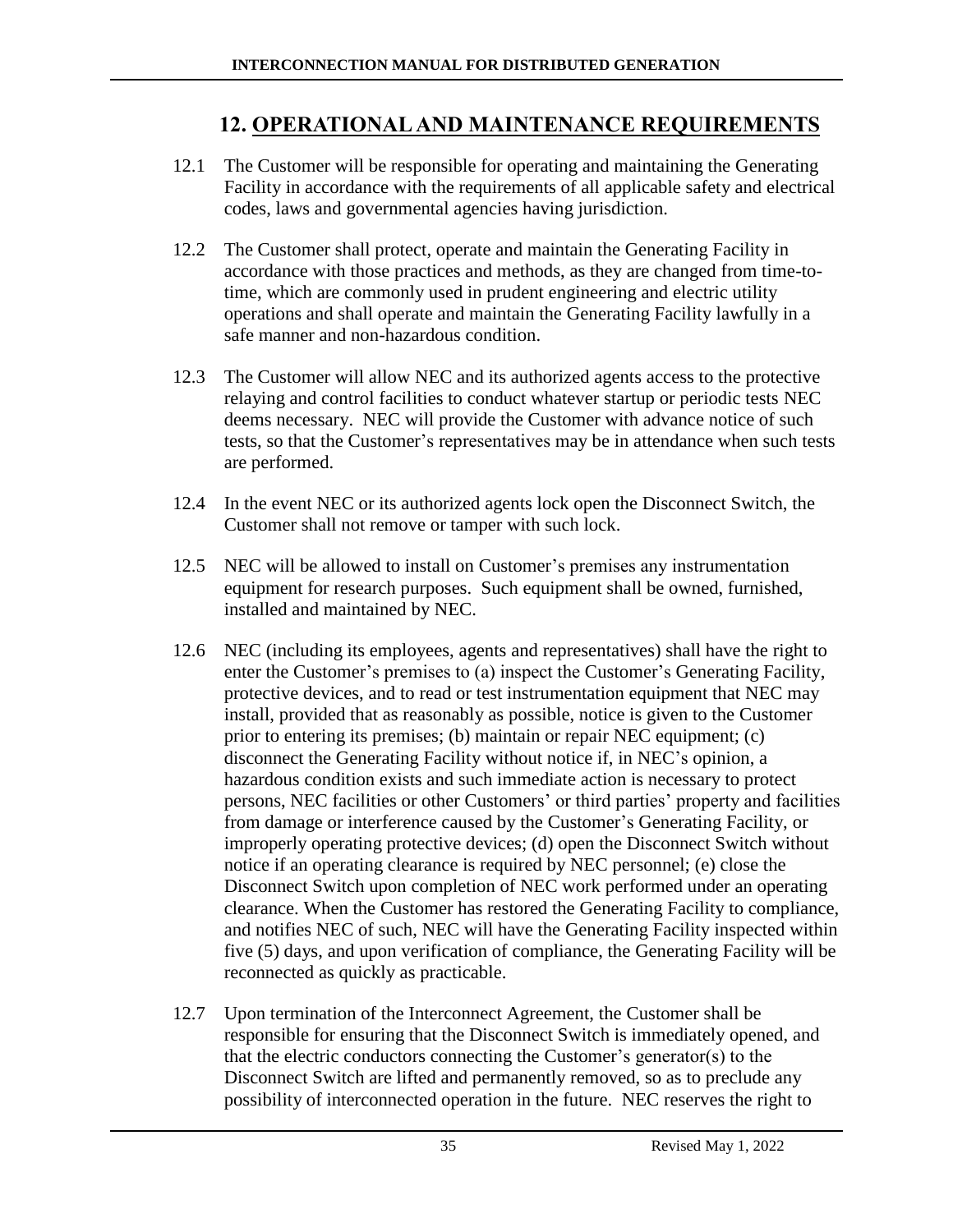inspect the Customer's facility to verify that the generator is permanently disconnected.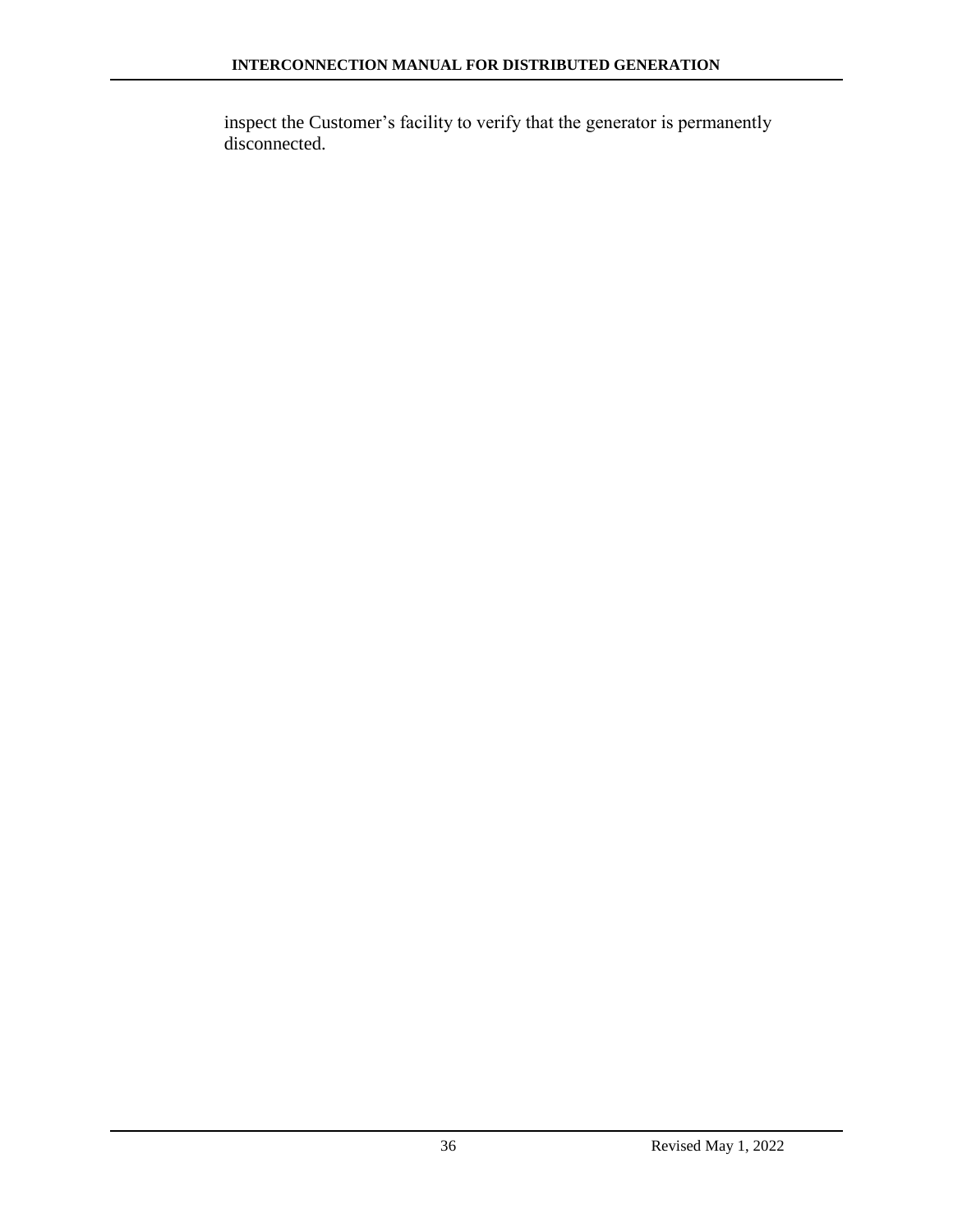# APPENDIX A

# Supplementary Information

# Application for Operation of Consumer-Owned Generation

# System Facilities Upgrade Agreement

## Consumer Guidelines for Electric Power Generation Installation and Interconnection